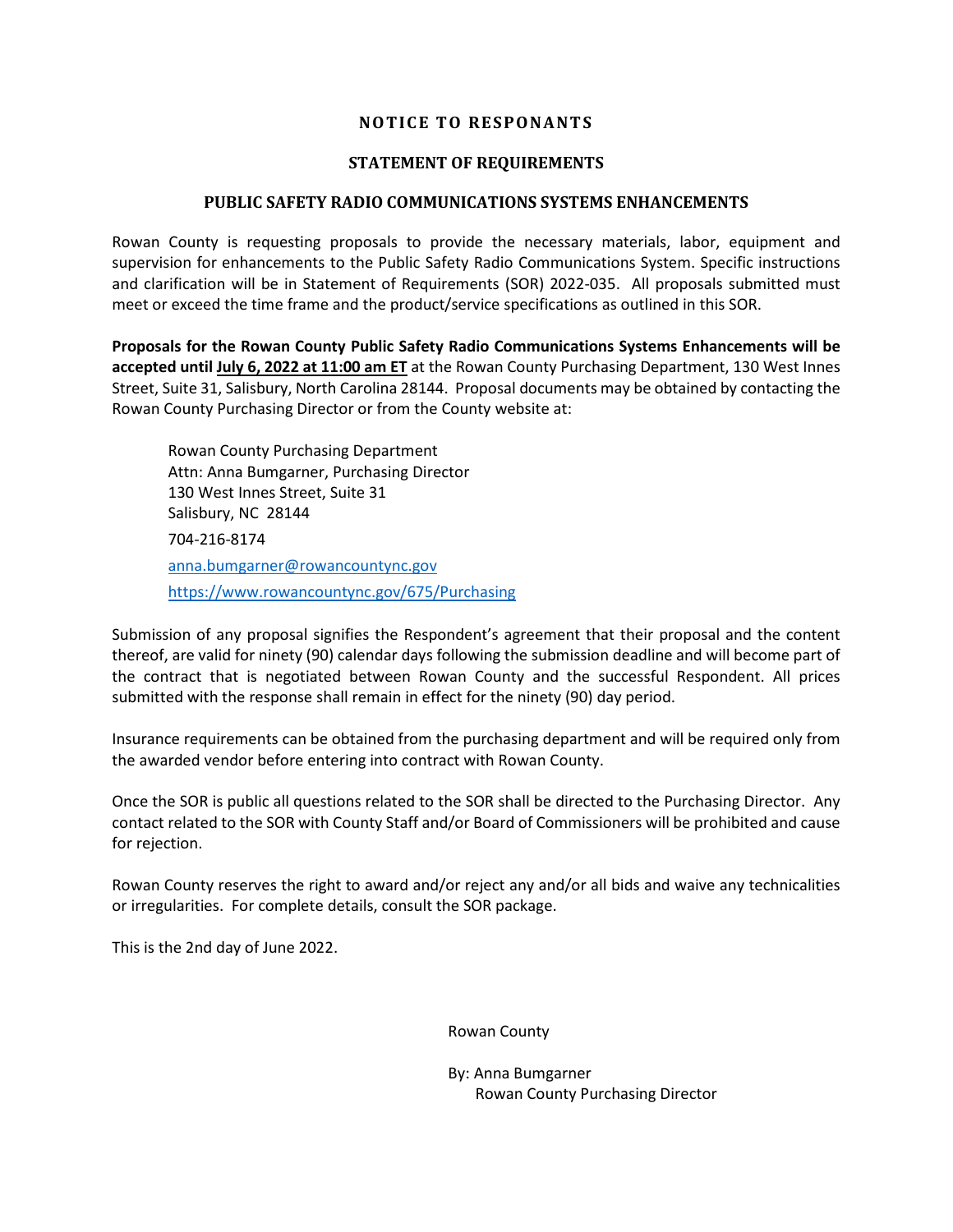

# **Statement of Requirements**

# **2022-035**

# **Public Safety Radio Communications System**

# **Enhancements**

DUE: July 6, 2022 @ 11:00am EDT

# **FINAL**

**Prepared by**



"Unleashing the Power of Technology"

Federal **Engineering®** 

**Federal Engineering, Inc. 10560 Arrowhead Dr., Suite 100 Fairfax, VA 22030 703-359-8200**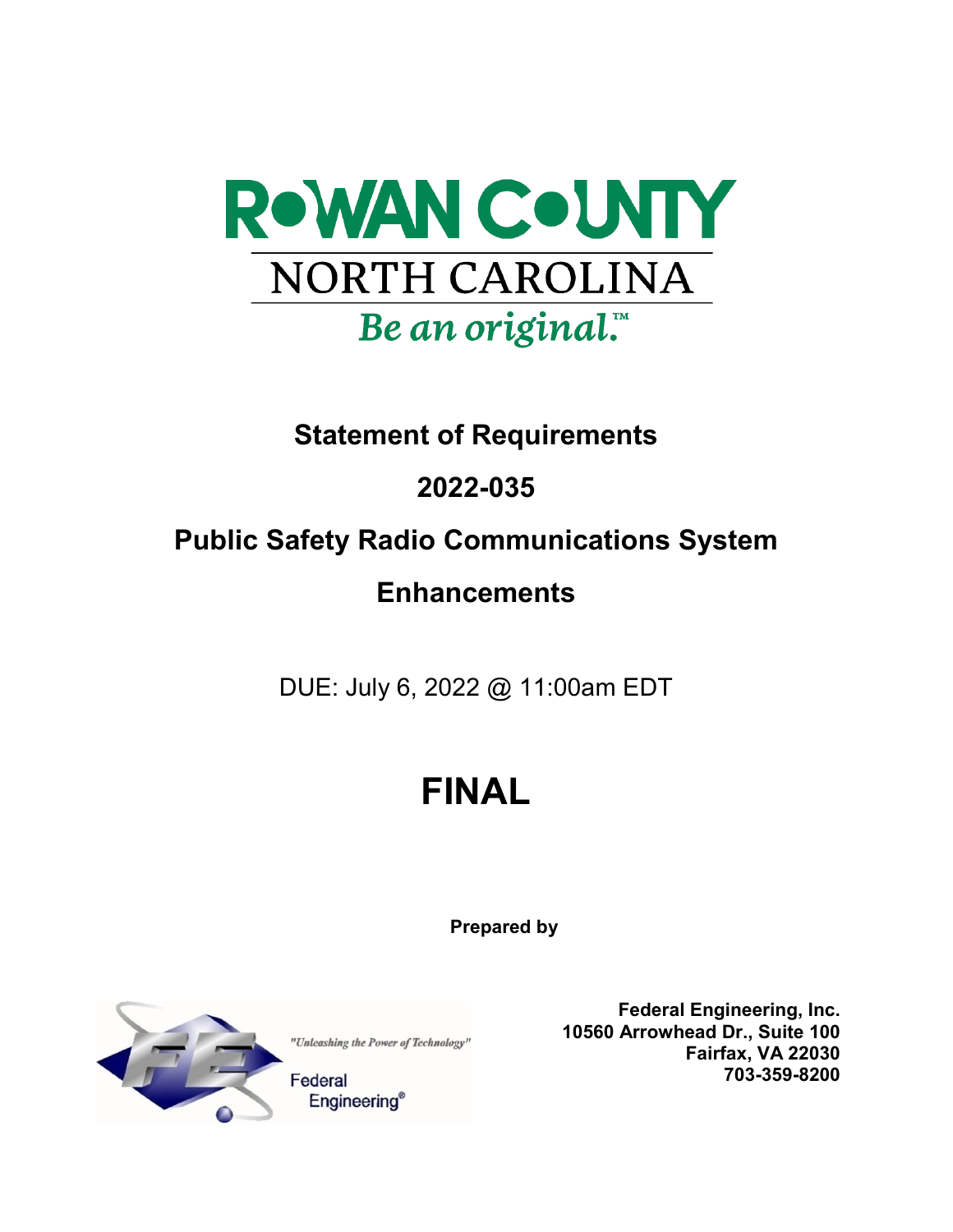| 1.    |                                                                    |  |
|-------|--------------------------------------------------------------------|--|
| 1.1   |                                                                    |  |
| 1.2   |                                                                    |  |
| 1.3   |                                                                    |  |
| 1.4   |                                                                    |  |
| 1.5   |                                                                    |  |
| 2.    |                                                                    |  |
| 2.1   |                                                                    |  |
| 2.2   |                                                                    |  |
| 2.3   |                                                                    |  |
| 2.4   |                                                                    |  |
| 2.4.1 |                                                                    |  |
| 2.4.2 |                                                                    |  |
| 2.4.3 |                                                                    |  |
| 2.4.4 |                                                                    |  |
| 2.5   |                                                                    |  |
| 2.5.1 | Backup Emergency Generators and Automatic Transfer Switch (ATS) 12 |  |
| 2.5.2 |                                                                    |  |
| 3.    |                                                                    |  |
| 3.1   |                                                                    |  |
| 3.2   |                                                                    |  |
| 3.3   | Staging<br>. 16                                                    |  |
| 3.4   |                                                                    |  |
| 3.5   |                                                                    |  |
| 3.6   |                                                                    |  |
| 3.7   |                                                                    |  |
| 3.8   | Decommissioning, Removal, and Disposal of Legacy Equipment  22     |  |
| 3.9   |                                                                    |  |

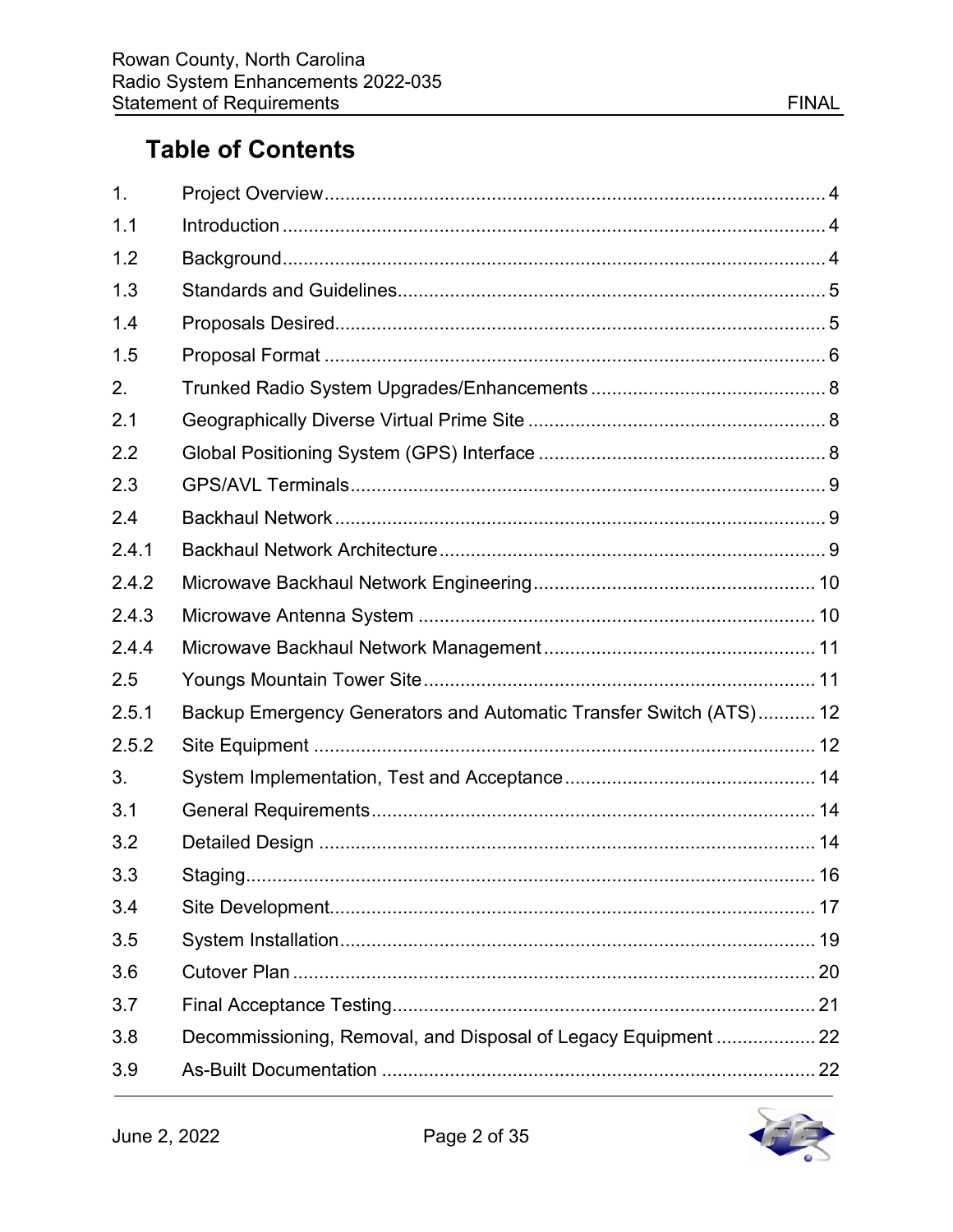| 3.10 |  |
|------|--|
| 4.   |  |
| 4.1  |  |
| 4.2  |  |
| 4.3  |  |
| 4.4  |  |
| 4.5  |  |
| 5.   |  |
| 5.1  |  |
| 5.2  |  |
| 5.3  |  |
| 6.   |  |
|      |  |

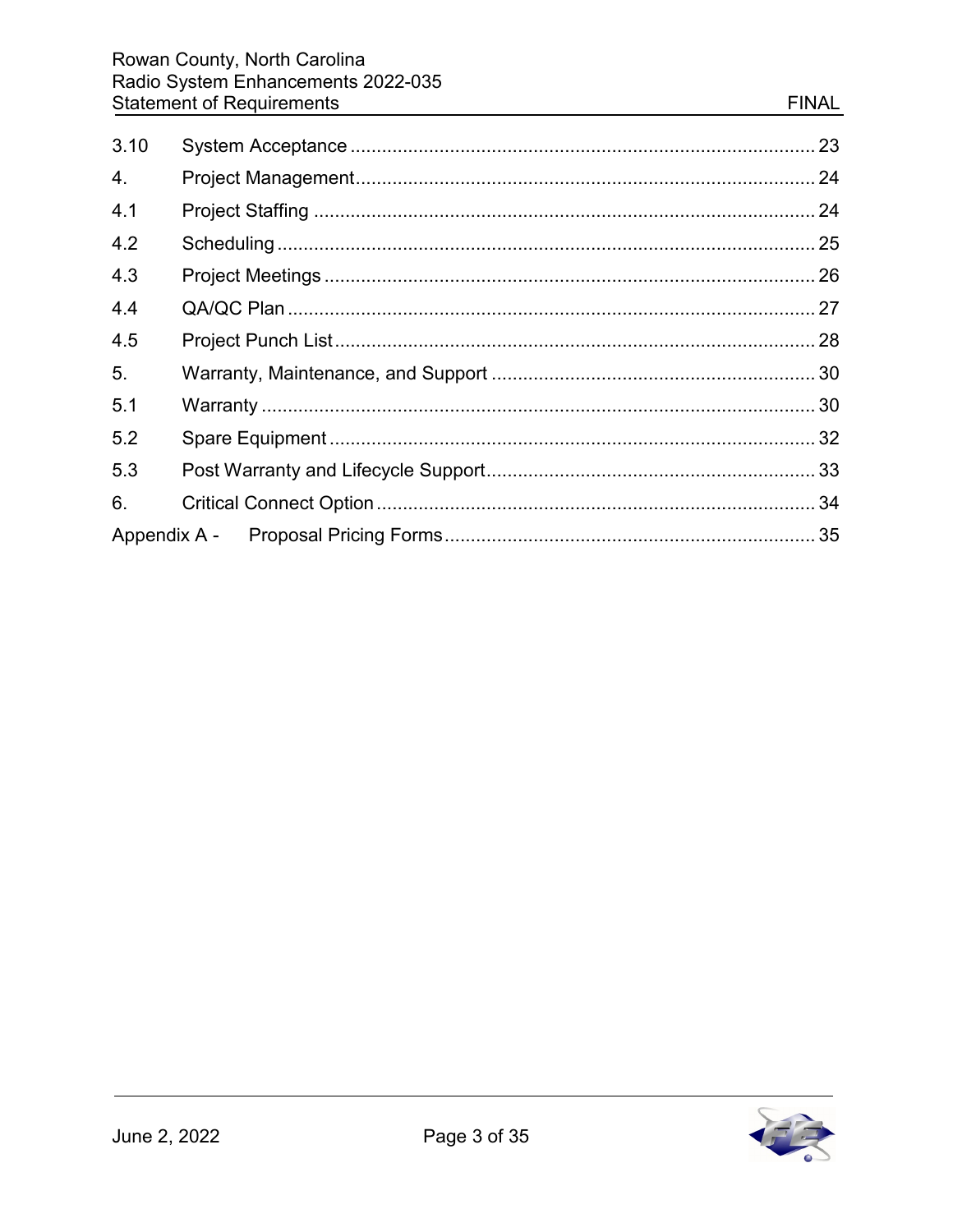# <span id="page-4-0"></span>**1. Project Overview**

# <span id="page-4-1"></span>*1.1 Introduction*

Rowan County, NC (County) is requesting a proposal to upgrade the existing Motorola ASTRO25 trunked radio system. The proposed system upgrade shall increase system reliability through the implementation of redundant system components and reconfigure the backhaul network to add ring protection. This Statement of Requirements (SoR) shall provide Motorola with the information required to develop and present a proposal to Rowan County.

# <span id="page-4-2"></span>*1.2 Background*

- A. The goal of the project is to upgrade the existing system to improve system reliability and redundancy. The County system upgrade project includes the following key goals:
	- 1. Increase system reliability by supplying and integrating a new geographically diverse Prime Site.
	- 2. Provide a solution that leverages existing communications infrastructure (sites/facilities) to the greatest extent possible.
	- 3. Provide a stable, reliable infrastructure radio environment.
	- 4. Increase system reliability by reconfiguring the existing microwave backhaul network into a ring protected network.
	- 5. Increase system features by adding Global Positioning System / Automatic Vehicle Location (GPS/AVL) operation within dispatch center
	- 6. Replace the existing leased tower on Youngs Mountain with a County owned tower site on adjacent property and relocate the Youngs Mountain radio site equipment to this site and new equipment shelter. (Tower and shelter procurement and implementation outside of Motorola scope)
	- 7. Provide key stakeholders with ample communication, preparation and input avenues during the project.

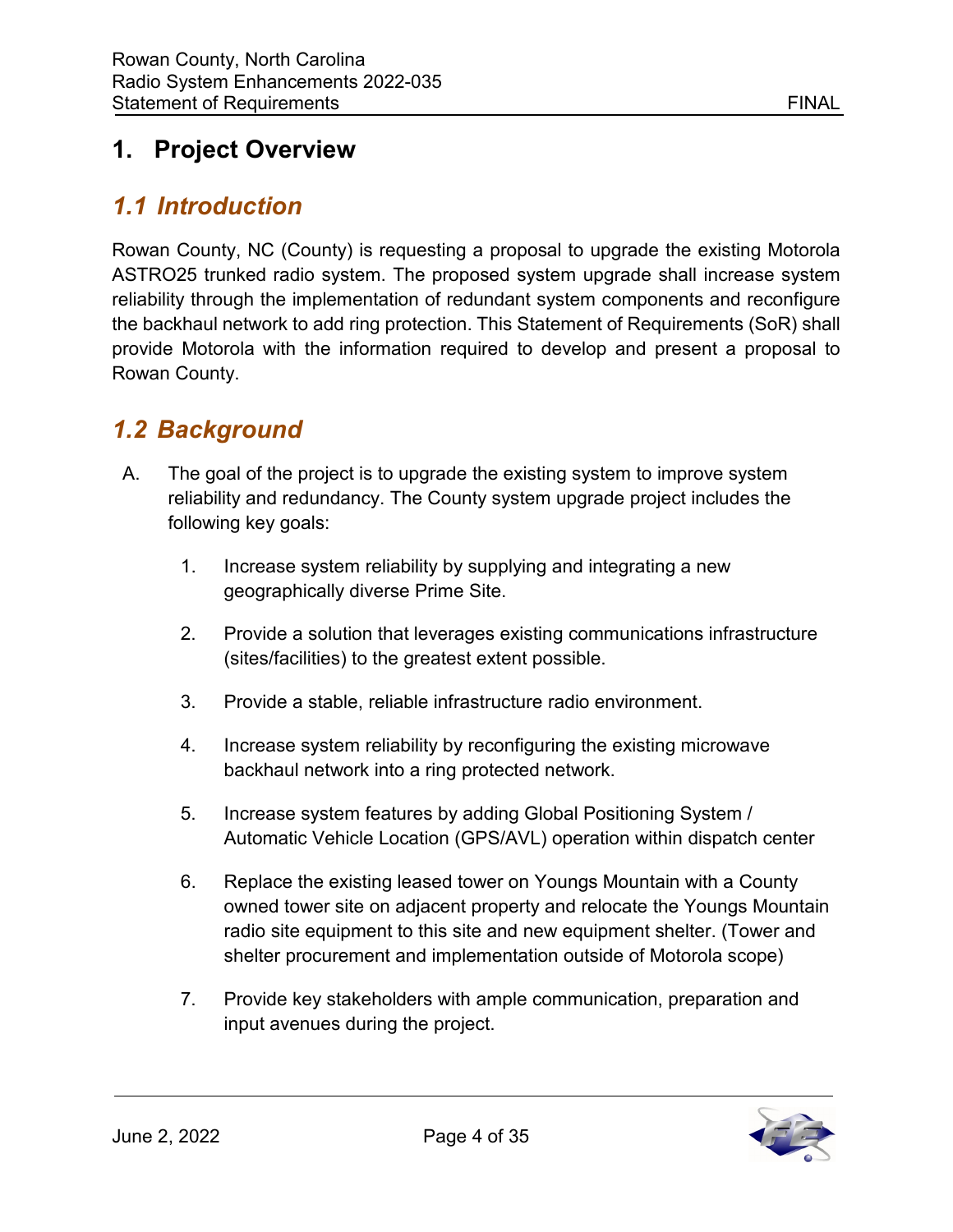8. Update Motorola maintenance contract "ASTRO25 System Upgrade Agreements with Maintenance Services" to include new equipment.

# <span id="page-5-0"></span>*1.3 Standards and Guidelines*

- A. Motorola shall comply with the applicable portions of the following standards, rules, regulations, and industry guidelines (presented here in alphabetical order; not reflective of priority):
	- 1. American National Standards Institute (ANSI)
	- 2. American Society of Testing Materials (ASTM)
	- 3. Federal Aviation Administration (FAA)
	- 4. Federal Communications Commission (FCC)
	- 5. Institute of Electrical and Electronics Engineers (IEEE)
	- 6. International Building Code (IBC)
	- 7. National Electrical Code (NEC) (NFPA-70)
	- 8. National Electrical Manufacturer's Association (NEMA)
	- 9. National Fire Protection Association (NFPA) 1221
	- 10. Telecommunications Distribution Methods Manual (TDMM)
	- 11. Telecommunications Industry Associations (TIA)
	- 12. Underwriters Laboratories, Inc. (UL)
- B. Motorola shall comply with industry best practices for system installation, grounding, bonding, and transient voltage surge suppression (TVSS), as outlined in Motorola's R56 standard.

# <span id="page-5-1"></span>*1.4 Proposals Desired*

A. The County desires a complete turnkey solution addressing all project goals.

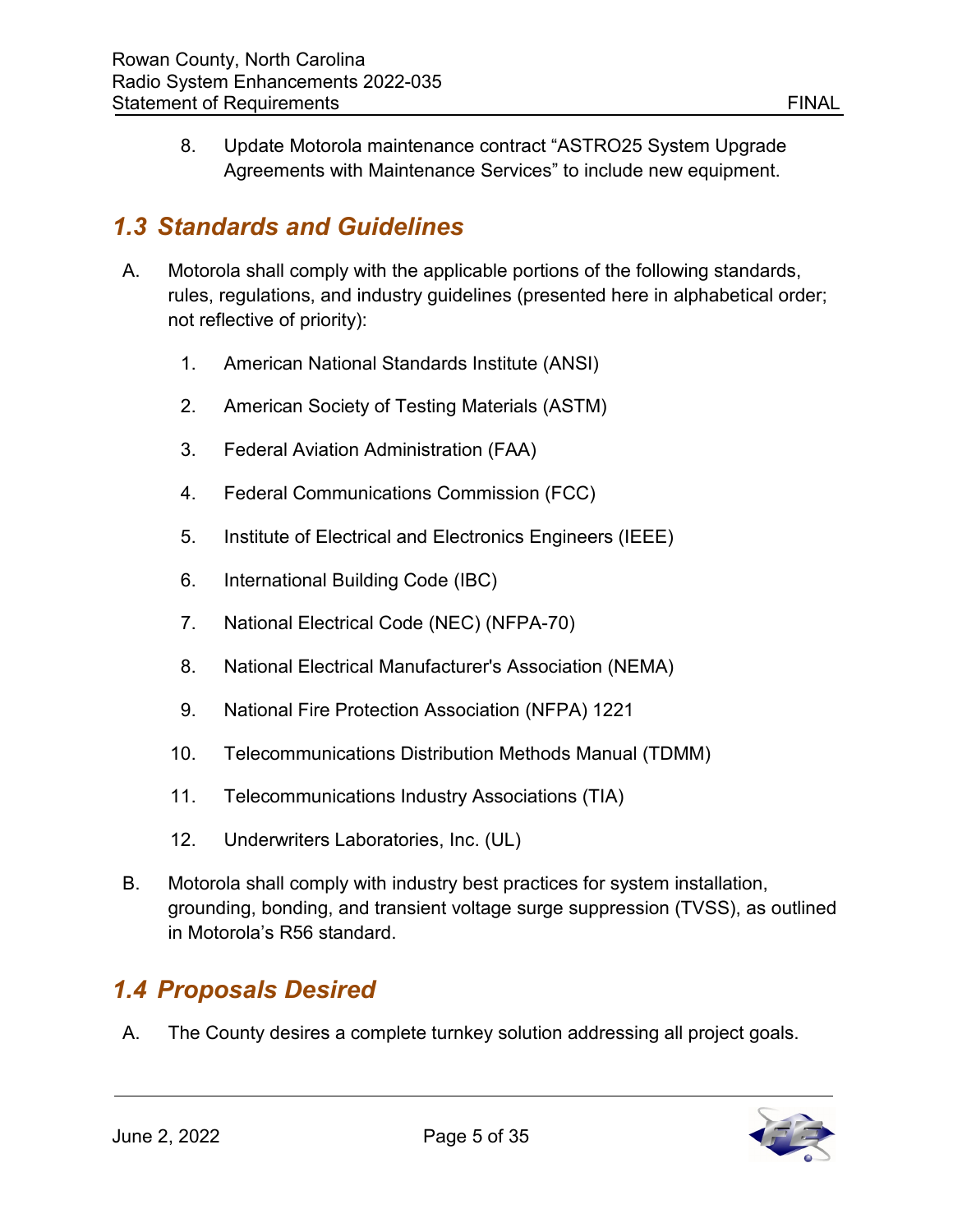- B. Proposal Options: Requirements described as an "OPTION" or "OPTIONAL" refer to features or equipment, which may or may not be purchased by the County, or items whose quantities are not determined yet. It is not Motorola's option to respond to these requirements; therefore, Motorola is required to respond to all OPTIONAL requirements to the greatest extent possible.
- C. Alternate Approach:
	- 1. In the event Motorola has a technological solution that does not meet the exact requirements in this Statement of Requirements (SoR), Motorola may offer an alternate approach to the identified requirement as long as each alternate approach fully addresses the intent and function of the requirements set forth in this SoR.
	- 2. An Alternate Approach, if offered, shall be submitted in addition to the primary proposal and be clearly marked as "ALTERNATE APPROACH".

#### <span id="page-6-0"></span>*1.5 Proposal Format*

- A. Motorola shall adhere to the proposal format provided below, organized by Section:
	- 1. Section 1: Cover letter
	- 2. Section 2: Table of contents
	- 3. Section 3: Executive summary
	- 4. Section 4: Description of the system, including equipment, software, design, and services to be provided:
		- a. Geographically diverse Prime Site
		- b. Microwave backhaul system
		- c. Microwave preliminary path profiles
		- d. Microwave channel plans
		- e. Site infrastructure
		- f. Tower profile drawings including antenna mounting locations and ancillary equipment
		- g. Equipment room drawings

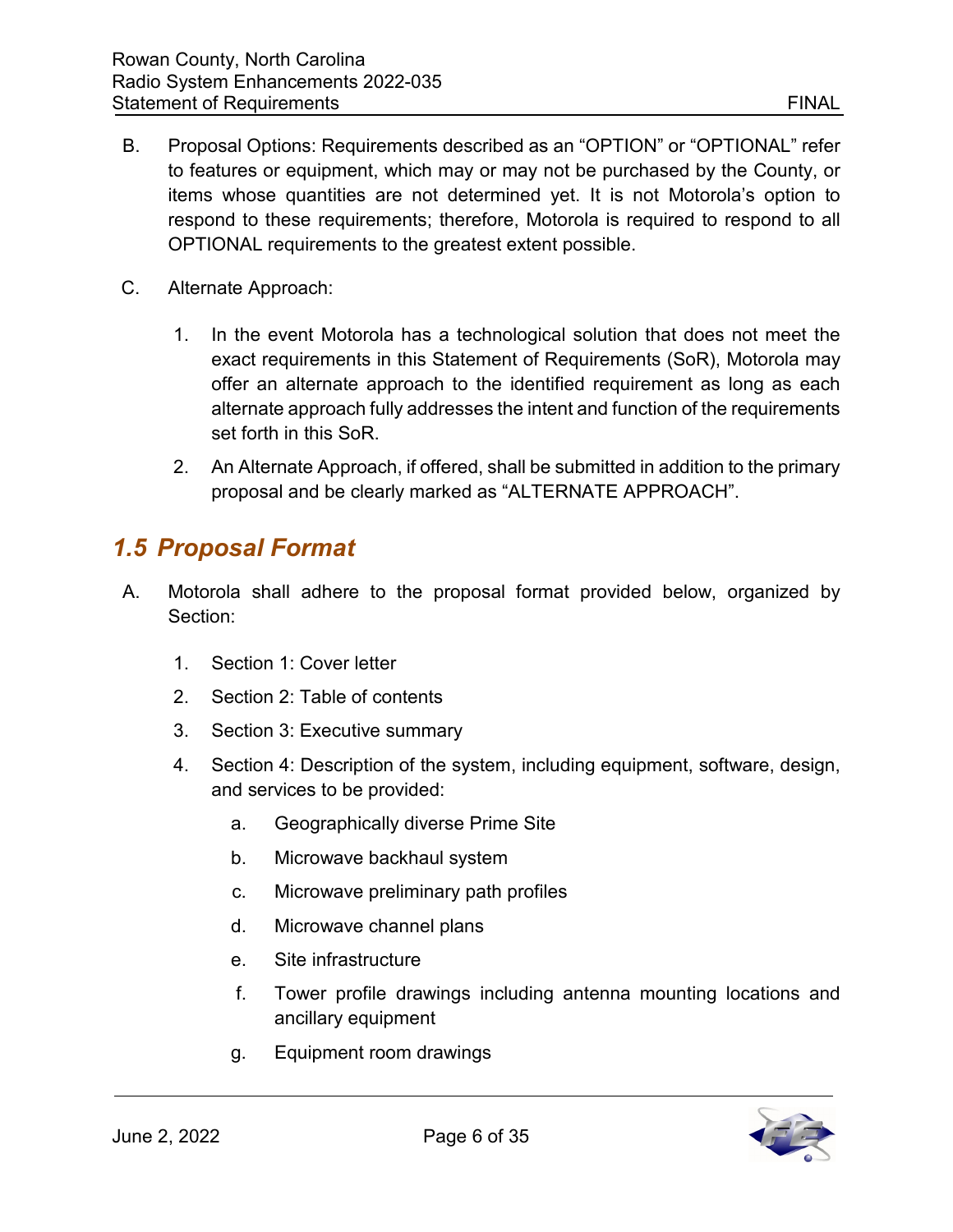- h. Equipment rack elevation drawings
- i. Additional subsystems
- j. Scope of Work documentation detailing complete system installation on a site-by-site basis
- k. System design information shall include a complete detailed description, block diagrams, equipment layouts, and equipment lists necessary to provide a complete and comprehensive description.
- l. Detailed equipment specification sheets for all proposed equipment
- m. Optional Critical Connect ISSI feature
- n. Optional Smart Connect feature
- 5. Section 5: Project Management plan including preliminary project schedule with detailed Gantt chart, clearly showing County responsibilities
- 6. Section 6: Quality Assurance / Quality Control (QA/QC) plan
- 7. Section 7: System and/or subsystem warranty information
- 8. Section 8: System testing documentation including staging acceptance testing and final acceptance testing.
- 9. Section 9: Any documentation or material not covered in any other sections.
- 10. Section 10: Updated support contract, "ASTRO25 System Upgrade Agreements with Maintenance Services"
- 11. Section 11: Detailed equipment specification sheets for all proposed equipment
- 12. Section 12: Total proposal cost and detailed pricing breakdown
- B. Motorola shall provide total proposal cost and itemized pricing by using the pricing forms provided in Appendix A – Proposal Pricing Forms, to the greatest extent possible. Costs for OPTIONAL and ALTERNATE items shall also be provided on the forms.

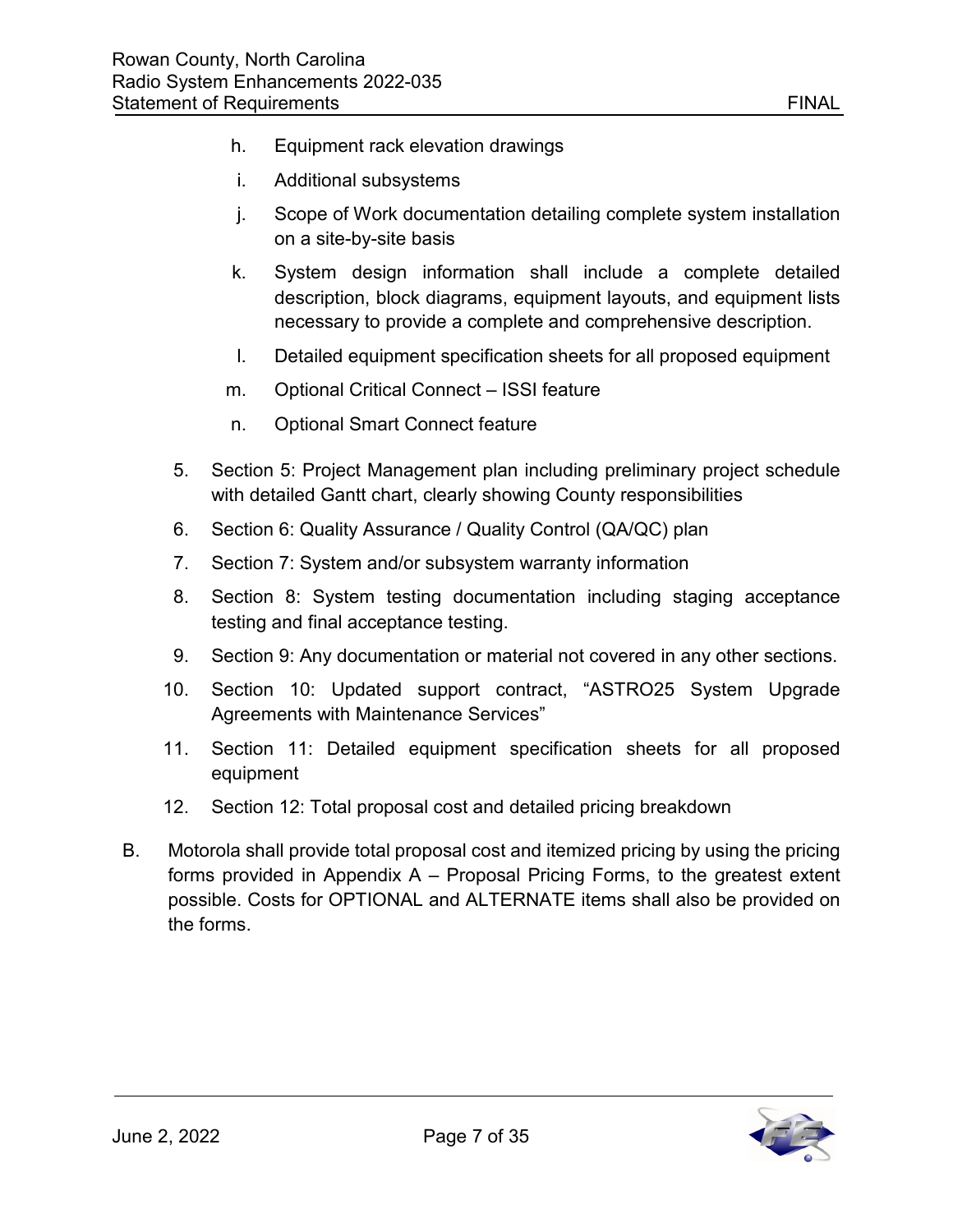### <span id="page-8-0"></span>**2. Trunked Radio System Upgrades/Enhancements**

# <span id="page-8-1"></span>*2.1 Geographically Diverse Virtual Prime Site*

The existing Prime site is collocated at Al's Knob with the Al's Knob Radio Frequency (RF) Site. A catastrophic failure of this site could potentially remove the entire system from operation.

- A. Motorola shall propose the use of the new Motorola Virtual Prime Site equipment to replace the existing Al's Knob Prime Site equipment.
- B. A georedundant Prime shall also be integrated with the system design.

# <span id="page-8-2"></span>*2.2 Global Positioning System (GPS) Interface*

The system currently supports the transfer of subscriber device location information. However, the dispatch center has no way of displaying this information for use by dispatch operators. Motorola shall provide the necessary licenses and equipment required to display subscriber location information.

- A. Motorola shall define the full feature set provided by the proposed/provided interface.
- B. The system shall support (2,500) active units.
- C. Subscriber units shall provide location information upon initiating a PTT and/or an emergency alarm activation.
- D. Motorola shall provide information detailing the minimum polling interval that would be supported by the existing radio system while maintaining a GOS of less than 1% for voice traffic.
- E. The County anticipates replacing the existing CAD in the future. Motorola shall provide details and costs associated with integrating the GPS location information with a new CAD system..
- F. This interface shall provide access to all location data generated by the user units equipped and activated with GPS receivers.

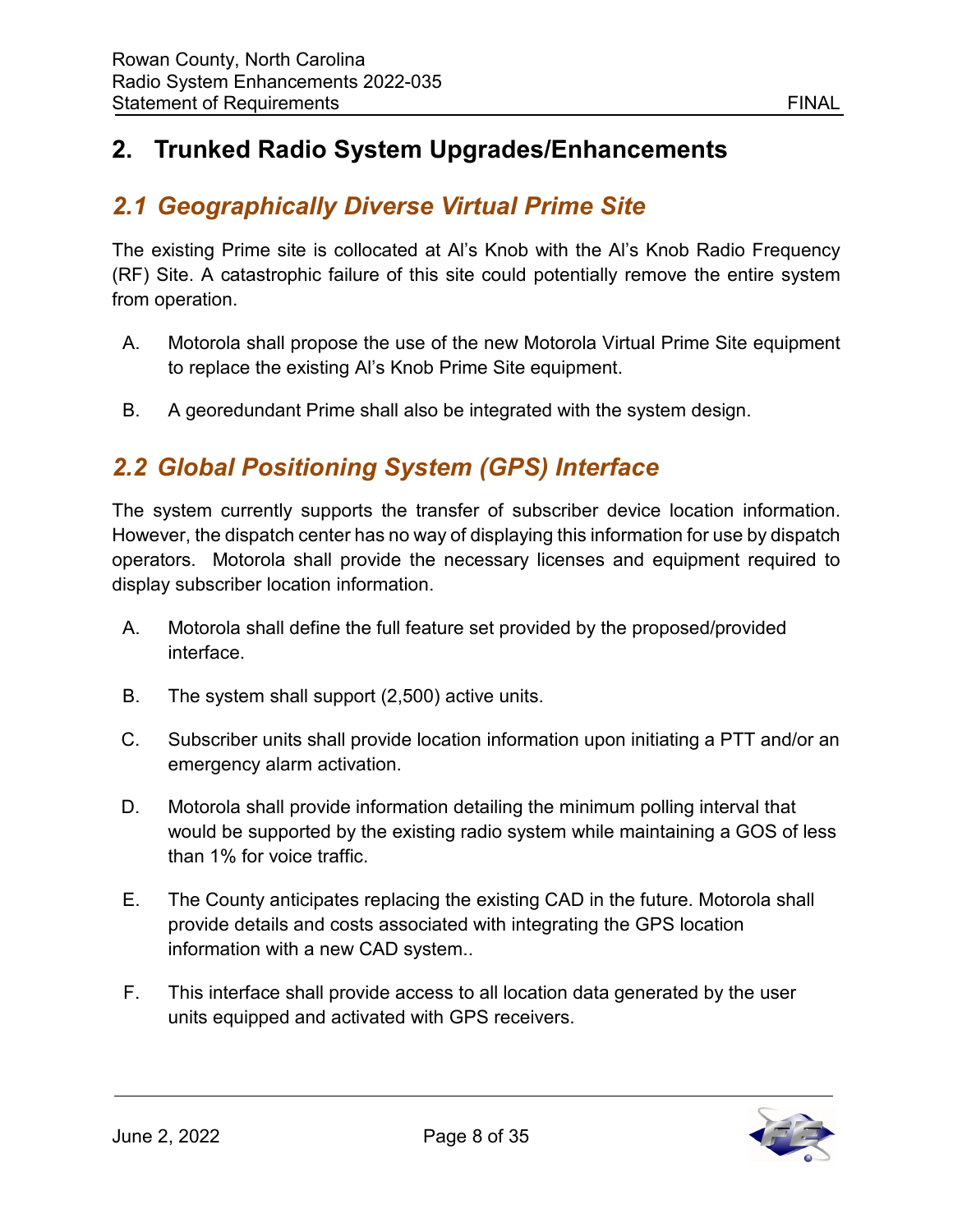### <span id="page-9-0"></span>*2.3 GPS/AVL Terminals*

- A. Motorola shall propose GPS/AVL terminals capable of displaying unit locations.
- B. The GPS/AVL solution shall automatically poll units based on any of the following:
	- 1. Time
	- 2. Distance
	- 3. PTT
	- 4. Emergency button activation
	- 5. Manual Polling by terminal operator
- C. Motorola to supply a total of 15 GPS/AVL terminals at the following locations and quantities:
	- 1. Rowan County dispatch center 13 (one at each dispatch location)
	- 2. Salisbury Master Site 2

#### <span id="page-9-1"></span>*2.4 Backhaul Network*

The current backhaul network is deployed in a hub and spoke configuration with all sites reporting to the Al's Knob site. Increasing system reliability would require both implementation of a new geographically diverse Prime Site and the conversion of the backhaul network from hub and spoke design to a ring protected network. Motorola shall propose a new microwave backhaul network configured as a ring protected network..

#### <span id="page-9-2"></span>*2.4.1 Backhaul Network Architecture*

- A. A new ring protected microwave replacement backhaul network shall be proposed providing route diversity and minimizing single points of failure.
- B. Licensed frequencies must be used; unlicensed microwave is unacceptable. The backhaul network shall be designed to achieve 99.999% overall availability.
- C. The radio shall deliver two-frequency, full duplex operation. Space diversity configurations are acceptable if necessary, to meet reliability requirements.

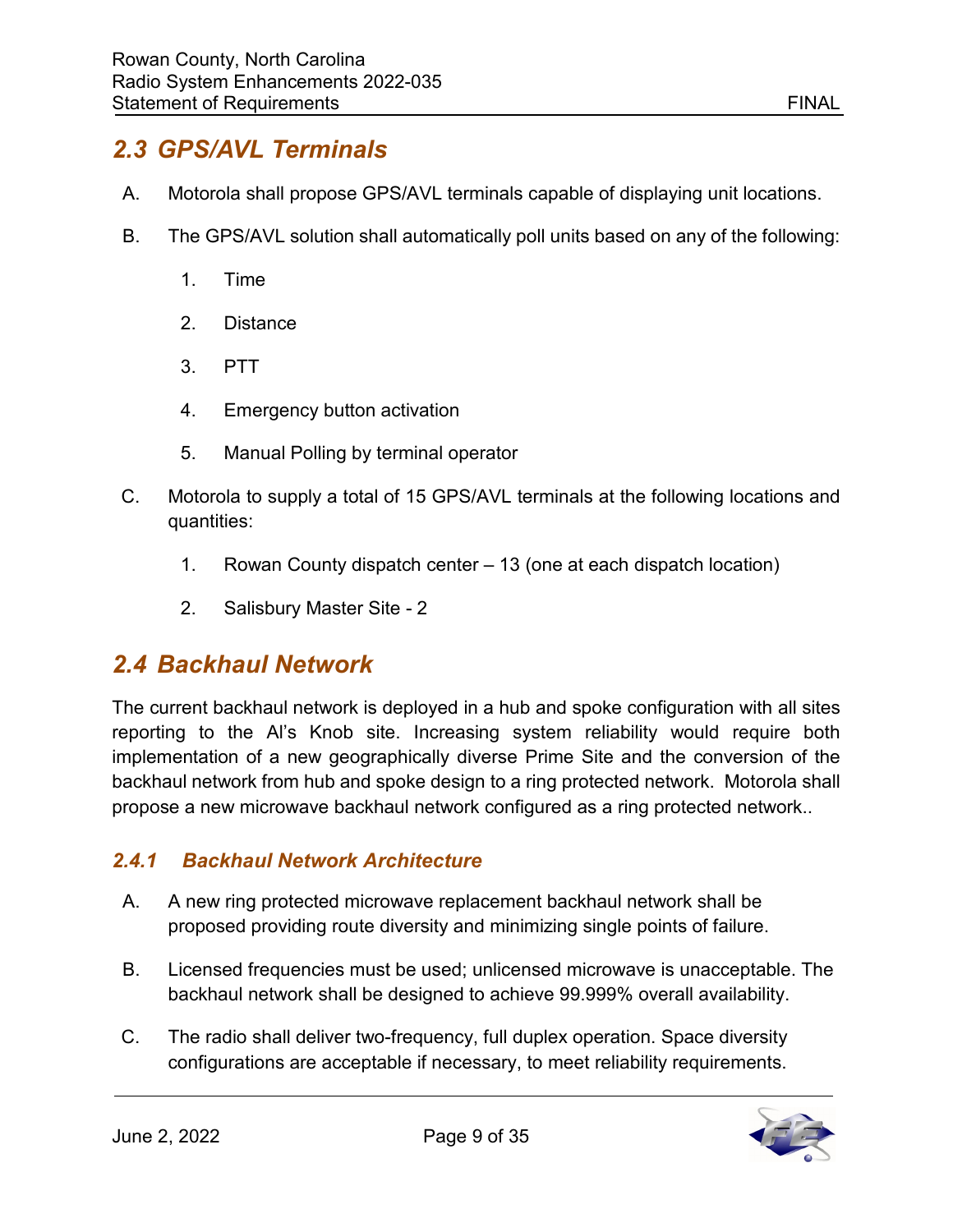- D. The bandwidth of the overall microwave backhaul network shall be designed to accommodate all possible system traffic; including voice call, system control, dispatch, and system management signaling and shall also include at least 50% excess bandwidth for future growth.
- E. The backhaul network must be designed so that all microwave links have a minimum two-way end-to-end annual availability of 99.999%.
- F. Motorola shall be responsible for all microwave frequency research, prior coordination and preparation of all associated FCC license applications and submittals on behalf of the County.

#### <span id="page-10-0"></span>*2.4.2 Microwave Backhaul Network Engineering*

- A. Motorola shall provide preliminary microwave path details including centerline mounting height recommendations, fade margins, antenna sizes, system gains and system losses, and path profiles.
- B. Motorola shall conduct physical path surveys to assure that all proposed paths meet proper clearance criteria.
- C. Motorola shall provide modified antenna centerline mounting height recommendations, if required, based upon the information gathered during the physical path surveys and site visits.
- D. Motorola shall include fade margin calculations, showing the preliminary antenna sizes, system gains, and system losses.
- E. Motorola shall include radomes in their designs as a requirement for each microwave antenna.
- F. The microwave backhaul network equipment must be type accepted for licensing under Part 101 of the FCC Rules and Regulations.

#### <span id="page-10-1"></span>*2.4.3 Microwave Antenna System*

A. Microwave antennas shall be compatible with the radio frequency bands and conform to applicable FCC requirements. Solid parabolic type, Category A antennas shall be used in accordance with FCC Part 101.115.

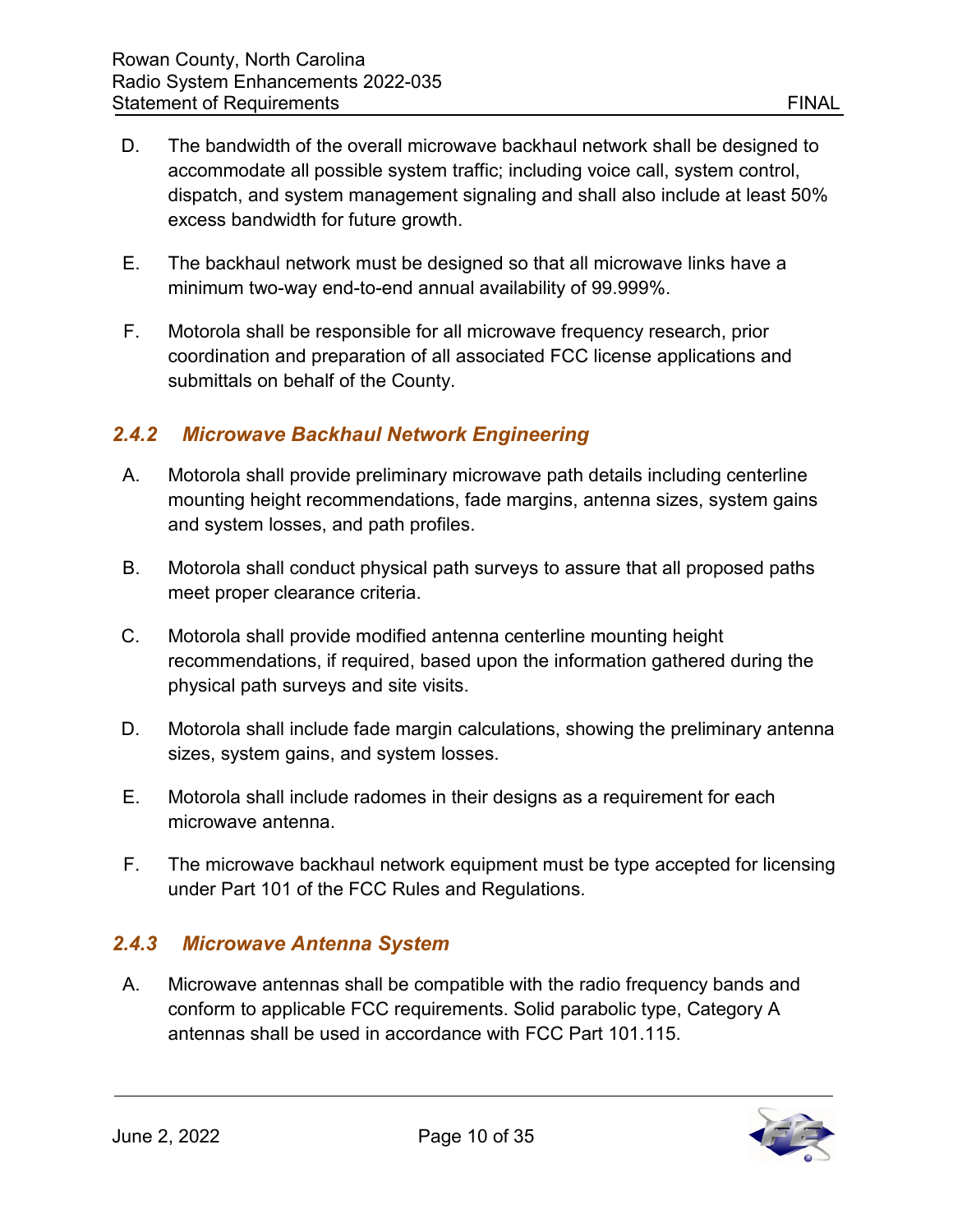- B. The antenna systems shall meet the minimum wind speed with ice and design ice thickness requirements as specified in Annex B of TIA-222 Standard current revision, or the latest revision adopted by the jurisdiction.
- C. All mounting brackets, connectors and other hardware shall be supplied as necessary for a complete installation.

#### <span id="page-11-0"></span>*2.4.4 Microwave Backhaul Network Management*

- A. Motorola shall include in their design a management system with sufficient alarm, control, and tracking capabilities for the proposed microwave network. The system shall be capable of remotely monitoring equipment status and performance from all sites.
- B. The backhaul management system shall be fully compatible and integrated with the current network management system.
- C. The overall network shall have a common end-to-end management and configuration tool capable of complete control of all network elements. The tool shall be able to support building an end-to-end path without requiring manual configuration of each intermediate device. Graphical display of resulting configurations is preferred.
- D. Automated error checking shall be included to prevent typical configuration problems such as oversubscription of a link. The tool shall alert the user when such errors occur.

#### <span id="page-11-1"></span>*2.5 Youngs Mountain Tower Site*

A. The existing Youngs Mountain RF Site is located at an American Tower leased tower site on Youngs Mountain Road. The County desires to eliminate the recurring costs associated with the current tower and equipment room leases, by constructing a new tower built on a County owned parcel of land directly adjacent to the current site. The County will be responsible for the implementation of the new tower and equipment shelter via a separate procurement. Once the new tower site is complete, Motorola shall be responsible for relocating the existing Youngs Mountain RF Site equipment, generator, and transfer switch to the newly built County owned tower site. Motorola shall be responsible for providing LMR and microwave antenna make, model, mounting heights, azimuths and

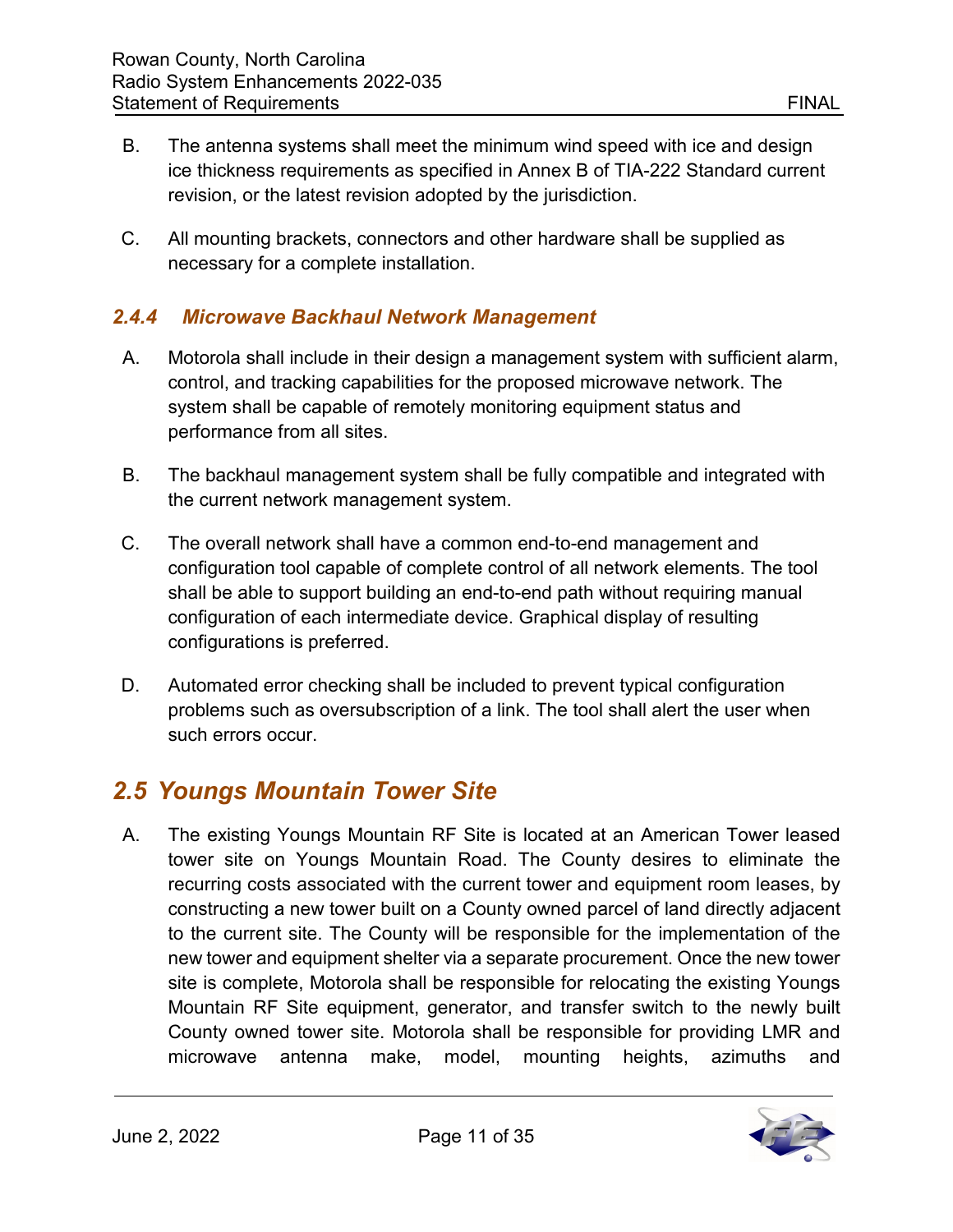feedlines/waveguides to allow the County to develop a tower design capable of supporting the required LMR and microwave equipment.

#### <span id="page-12-0"></span>*2.5.1 Backup Emergency Generators and Automatic Transfer Switch (ATS)*

- A. The site shall reuse the existing backup emergency generator and automatic transfer switch from the existing Youngs Mountain tower site.
- B. Motorola shall be responsible for having the generator manufacturer authorized representative perform generator startup, load testing after the generator has been relocated at the new tower site.
- C. Motorola shall provide the County with the startup, load testing, and generator warranty documentation.
- D. Motorola shall be responsible for verifying generator size support electrical load of shelter equipment.
- E. Generator alarms shall be integrated with the Network Management system.

#### <span id="page-12-1"></span>*2.5.2 Site Equipment*

- A. Motorola will be responsible for relocating the existing RF Equipment from the existing Youngs Mountain tower site to the new Youngs Mountain tower site.
- B. Motorola shall be responsible for amending the FCC licensing to include the new tower location.
- C. Shelter environmental alarms shall be integrated with the existing network management system.
- D. New antennas and coaxial cables shall be provided and installed by Motorola.
- E. Motorola shall install the equipment in compliance with the Motorola R-56 standard.
- F. Motorola shall be responsible for removing the antennas and lines from the old Youngs Mountain tower upon approval from the County to do so.

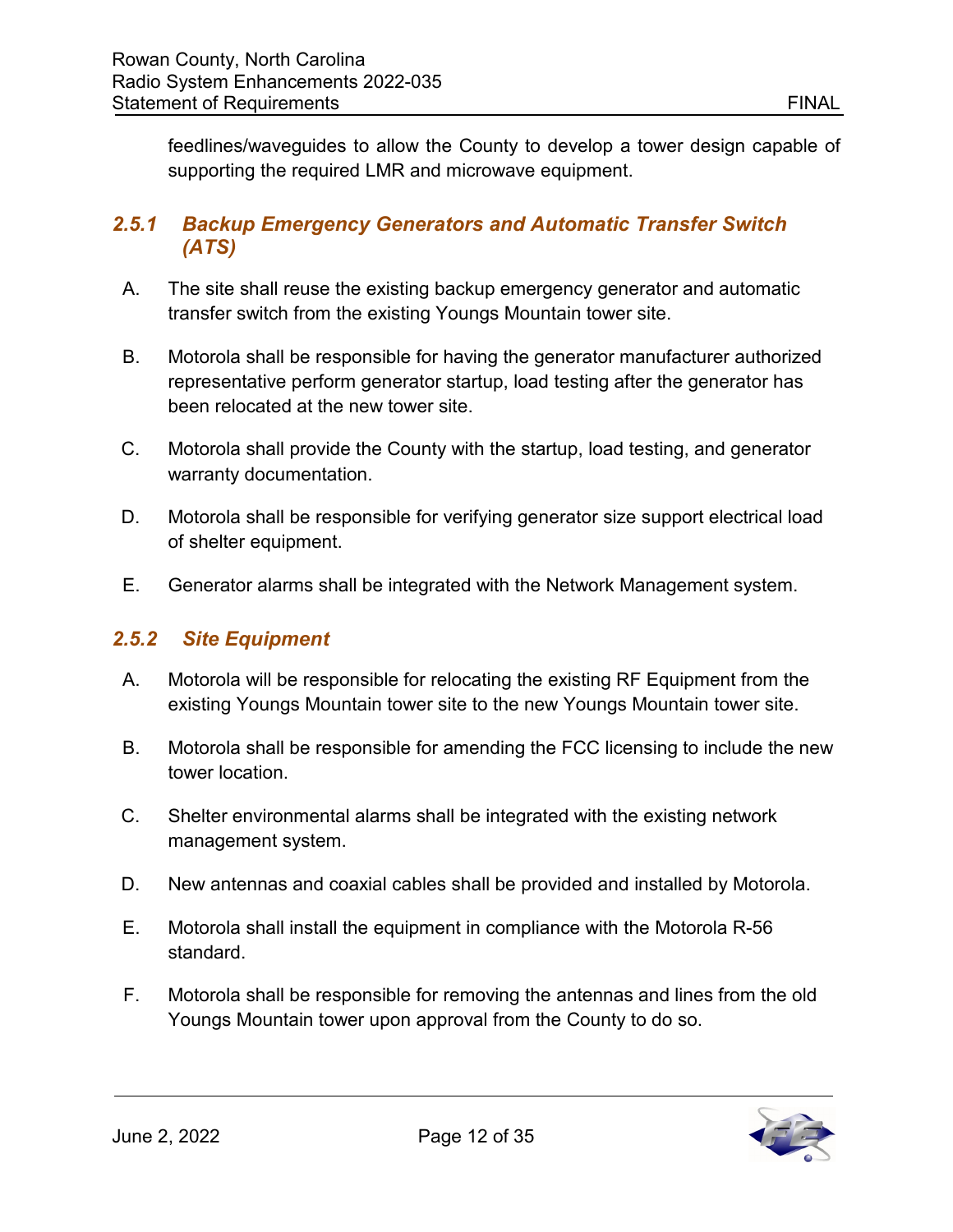G. Motorola shall provide an installation/migration plan detailing how the existing RF Site will be relocated from the existing Youngs Mountain tower to the new tower with minimal downtime.

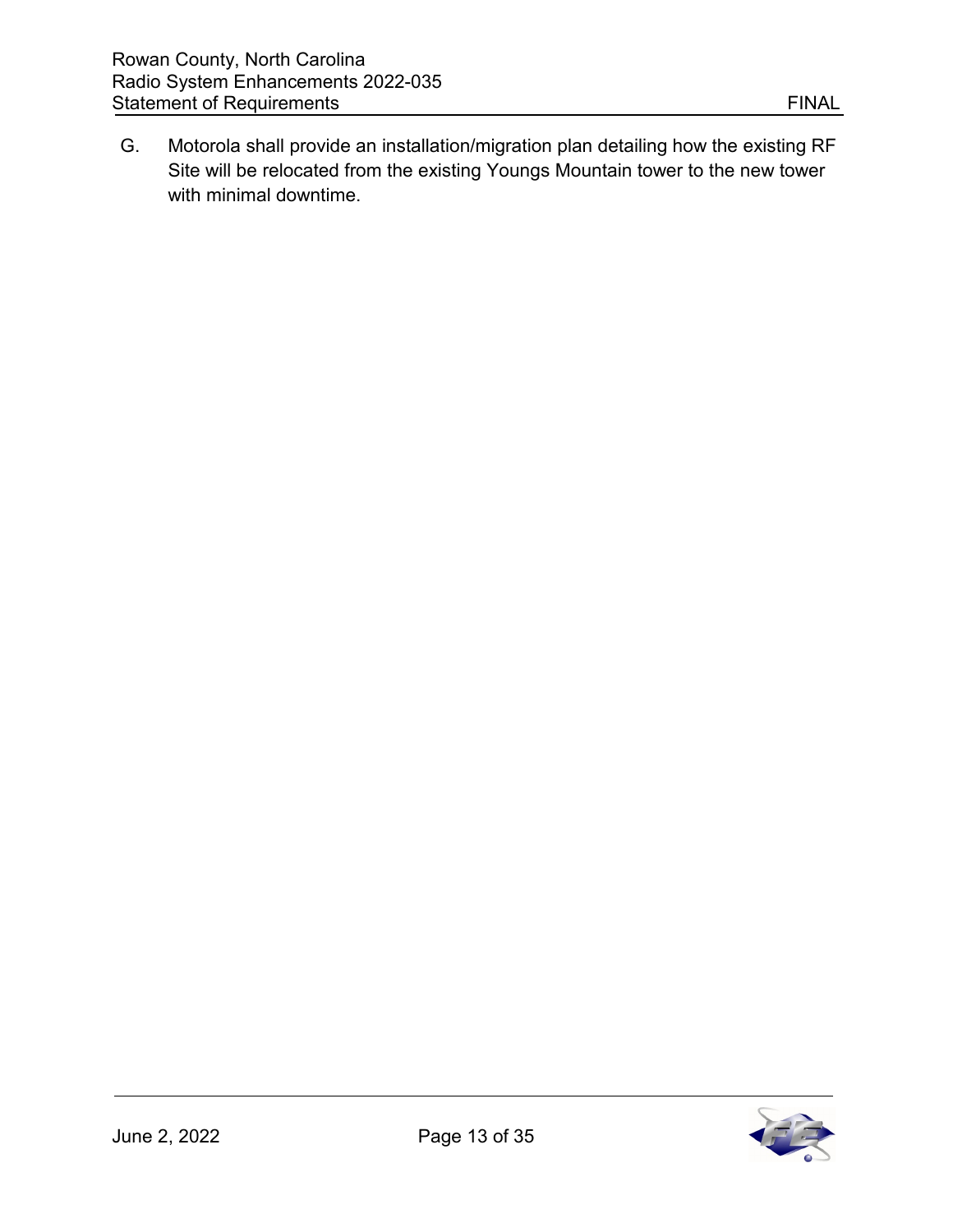# <span id="page-14-0"></span>**3. System Implementation, Test and Acceptance**

# <span id="page-14-1"></span>*3.1 General Requirements*

- A. Motorola shall conduct project and construction meetings as deemed necessary by the County prior to and during installation. Additional meetings may be scheduled at the discretion of the County.
- B. If any changes in the overall timeline occur, Motorola shall update the project schedule for discussion during these project meetings.
- C. Motorola shall provide written minutes of all meetings no later than two business days after the meeting.

# <span id="page-14-2"></span>*3.2 Detailed Design*

Motorola shall submit the Detailed Design package within 60 days after contract execution, which shall include the following:

- A. Any updates to previously submitted design information
- B. System block diagrams
- C. Microwave channel plans
- D. Cutover plan:
	- 1. A preliminary cutover plan describing how the radio system enhancements/upgrades will be phased over into a fully operational system.
	- 2. Motorola will work with the County to determine the best possible cutover schedule which works within the County's acceptable outage allowances.
	- 3. Motorola shall provide the necessary labor to cutover from existing systems to the proposed system.
	- 4. The plan shall provide detailed component or subsystem cutover plans, and specifically delineate between systems that affect and do not affect ongoing operations.

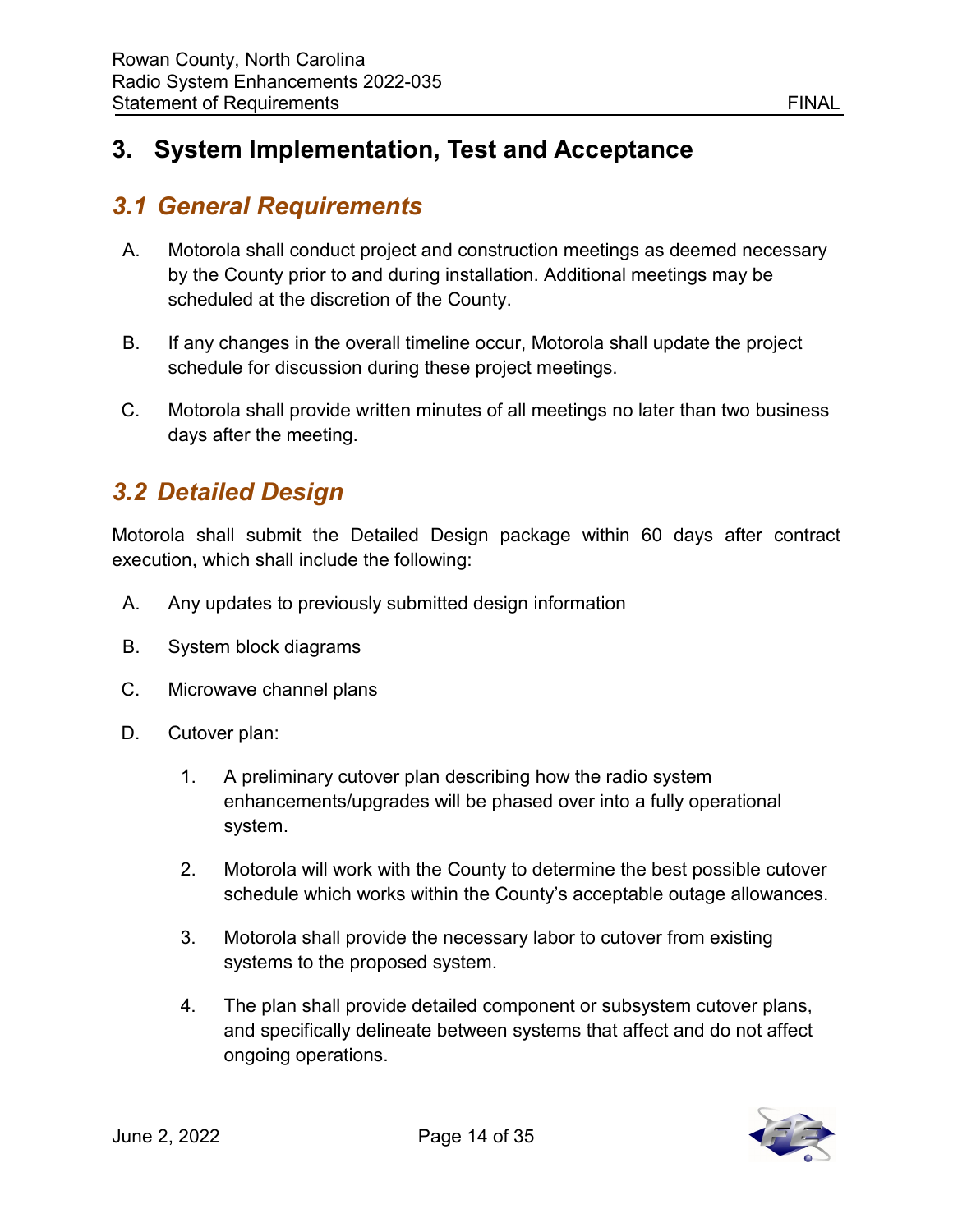- 5. The County reserves the right to approve and change the cutover plan as it relates to any or all system components.
- E. Site-by-site equipment list (new equipment)
- F. System installation, optimization, operation, and maintenance manuals for all equipment
- G. Sample factory testing documentation for each piece of equipment
- H. Blank installation and optimization documents to be completed during installation and provided with as-built documentation
- I. Patching schedules and termination details for all cabling necessary for a complete record of the installation
- J. Location of demarcation points for any items to be provided by the County
- K. Site installation drawings, including room layouts, all cable runs, and grounding
- L. Equipment rack/cabinet elevation diagrams
- M. Tower drawings including antenna and coaxial cable loading information, antenna center line heights, and any other equipment mounted on the tower on a site by site basis
- N. Tower structural analysis results for towers requiring the addition of microwave dishes
- O. Passing structural analysis detailing required tower modifications for any towers that fail analysis
- P. Motorola shall submit a Draft Factory Acceptance Test Plan (FATP) outlining a comprehensive series of tests that will demonstrate proof of performance and readiness for shipment.
- Q. Motorola shall submit a Draft System Acceptance Test Plan (SATP) outlining a comprehensive series of tests that will demonstrate proof of performance after installation and optimization is complete.

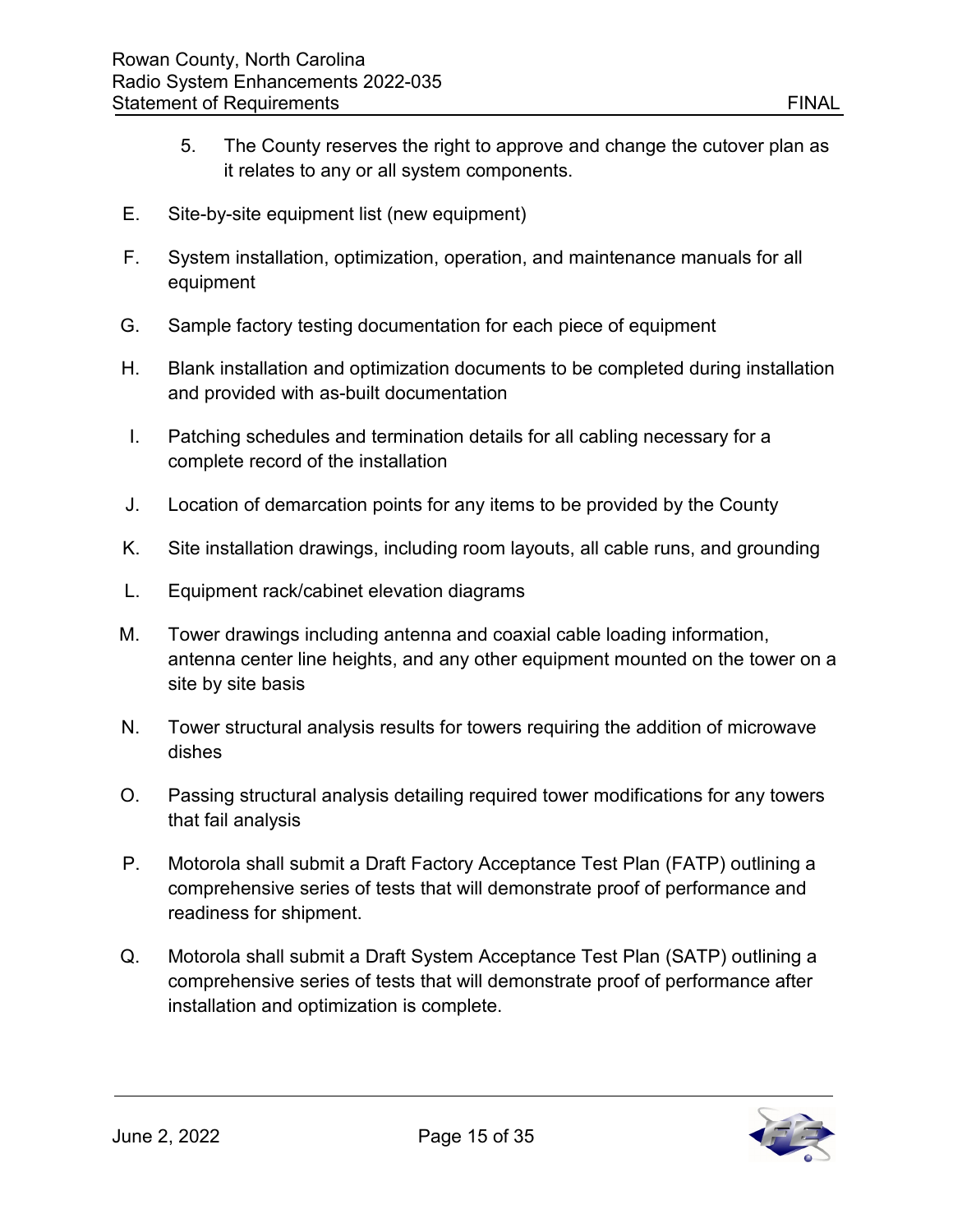- R. The Final FATP and Final SATP shall be submitted no later than 15 business days before the testing starts and shall be approved no later than five business days before the testing starts.
- S. Any other items as required or requested by the County prior to Detailed Design Review.
- T. All items required for detail design shall be submitted to the County 10 business days prior to the detailed design review meeting.
- U. A detailed design review meeting shall be conducted to allow Motorola to present the system detailed design for review and approval.
- V. The detailed design review shall be considered the last step prior to ordering and/or manufacturing of equipment. Upon approval of the detailed design by the County, Motorola may begin the ordering and manufacturing of system equipment. The County shall not be held liable for any equipment ordered or manufactured prior to approval of the detailed design.

# <span id="page-16-0"></span>*3.3 Staging*

Each individual assembly or equipment unit shall undergo factory testing prior to shipment.

- A. Motorola shall submit standard factory test documentation, documenting the tests performed and indicating successful completion of testing to the County.
- B. System staging:
	- 1. Motorola shall perform complete system staging and testing at a location in the United States.
	- 2. The intent of the staging tests is to demonstrate to the County that the system is ready for shipment and installation.
	- 3. Motorola shall provide all necessary technical personnel, and test equipment to conduct staging tests.
	- 4. All deviations, anomalies, and test failures shall be resolved at the Motorola's expense.

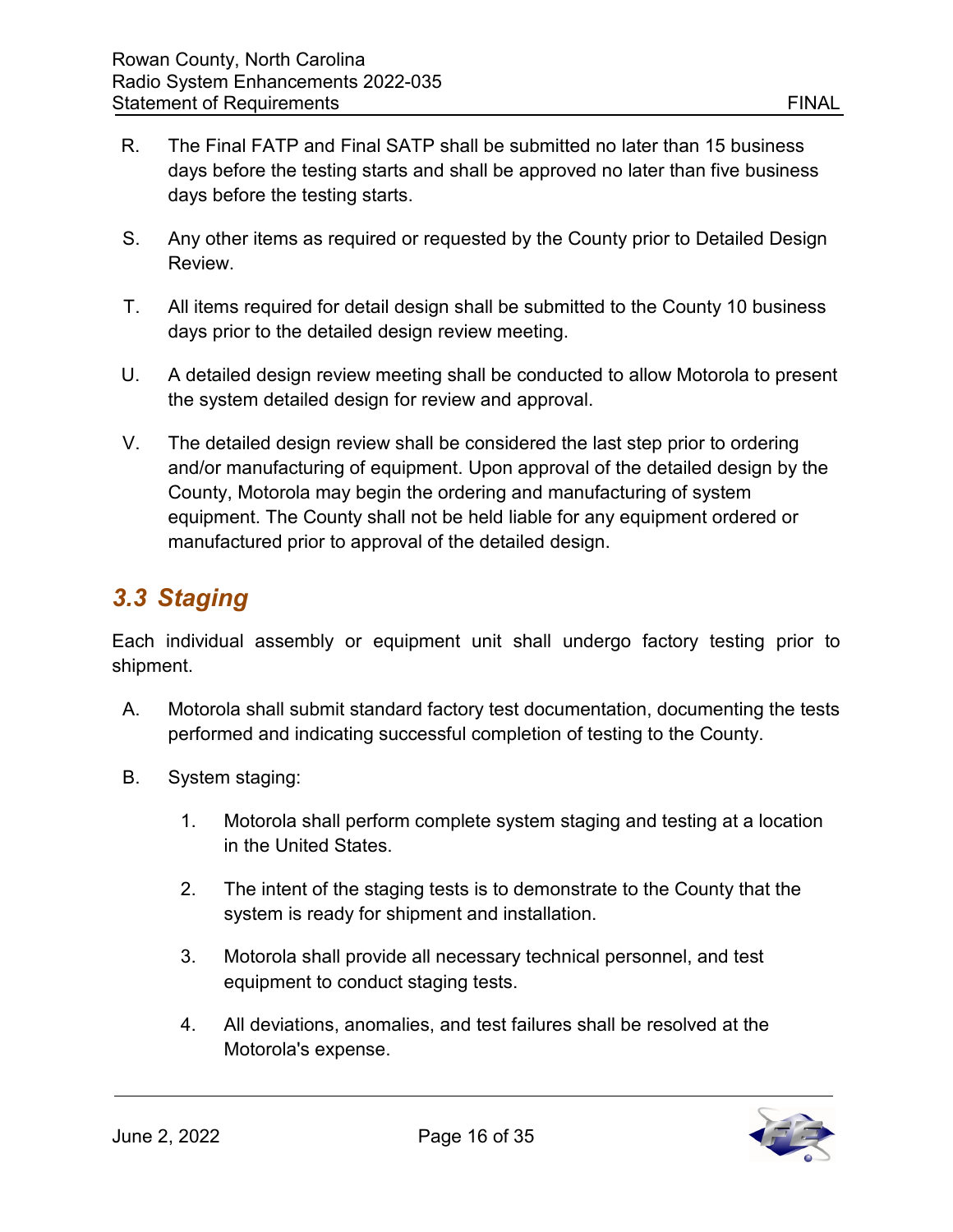- 5. Motorola shall use an approved staging acceptance test plan (SATP).
- 6. Motorola shall successfully perform all tests before the County witnesses the official SATP. (Witness by County is at County's discretion)
- 7. Motorola and the County shall jointly execute and date the SATP following completion of all tests.
- 8. All tests in the SATP shall be marked as either pass or fail.
- 9. Motorola shall document all failed components.
- 10. Motorola shall correct and retest all failed components.
- 11. Motorola shall replace at its own expense failed components that are not repairable.
- 12. The decision to retest an individual failed SATP tests or the entire plan shall be at the County 's discretion.
- 13. Motorola shall provide the County with the fully executed and complete SATP document.
- 14. There shall be no deemed acceptance of the SATP.

#### <span id="page-17-0"></span>*3.4 Site Development*

- A. Cost associated with development of existing sites shall be detailed separately, on a per site basis as detailed in Appendix A – Proposal Pricing Forms*.*
- B. Motorola shall identify and propose any additional work necessary to make existing sites and infrastructure usable in the proposed radio/microwave system.
- C. Motorola shall be responsible for updating all existing sites that are part of the proposed system to be compliant with their provided grounding standards.
- D. Motorola shall be responsible for completing any documents required by local, state and federal departments including, but not limited to, permitting documents and State Historic Preservation Office (SHPO) forms.
- E. Code Compliance:

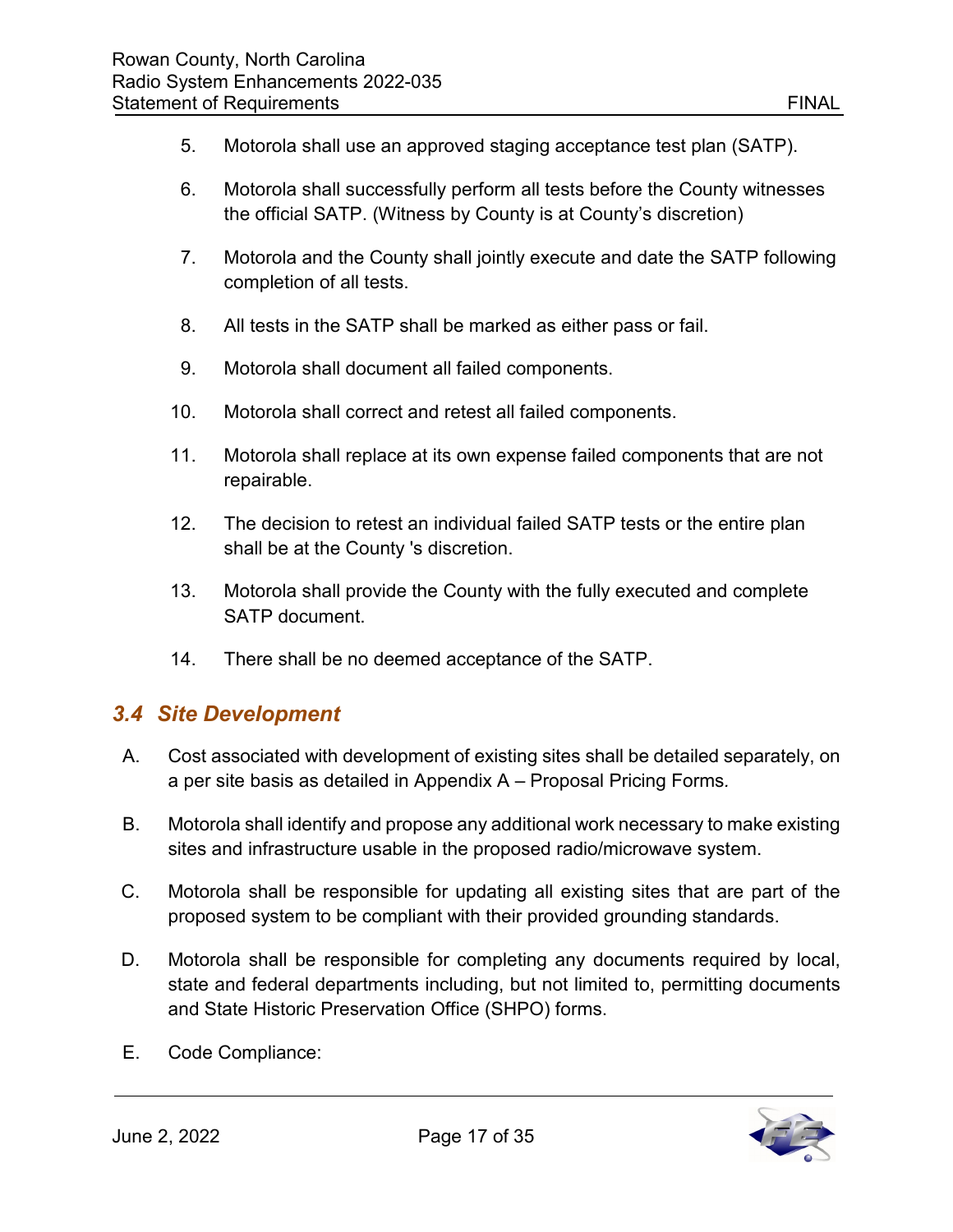- 1. Installation of all electrical equipment, power distribution, lighting assemblies and associated wiring shall comply with the most recent edition of the National Electric Code (NEC) and Occupational Safety and Health Administration (OSHA) regulations.
- 2. All electrical equipment shall be listed or approved by Underwriters Laboratories (UL).
- F. Motorola shall assume total responsibility for maintaining liability insurance covering the following items:
	- 1. Project design
	- 2. Implementation
	- 3. Licensing
	- 4. Shipping
	- 5. Receiving
	- 6. All site work required
- G. Prior to any excavations, Motorola or subcontractor shall follow appropriate procedures outlined at the following website: [www.call811.com.](http://www.call811.com/)
- H. The Motorola shall coordinate with utility companies for all utility related items, such as electrical service hookups and disconnects.
- I. During detailed design, Motorola shall provide detailed drawings including all structures and foundations, sealed by a professional engineer registered in the state of North Carolina.
	- 1. Detailed dimensioned drawings showing all system components and locations
	- 2. Drawings and/or specifications shall describe any auxiliary equipment
	- 3. Manufacturer specification sheets of all equipment used shall be provided
- J. All control functions and alarms from towers, shelters and backup power shall be interfaced to the Network Management System (NMS), for remote control and monitoring.

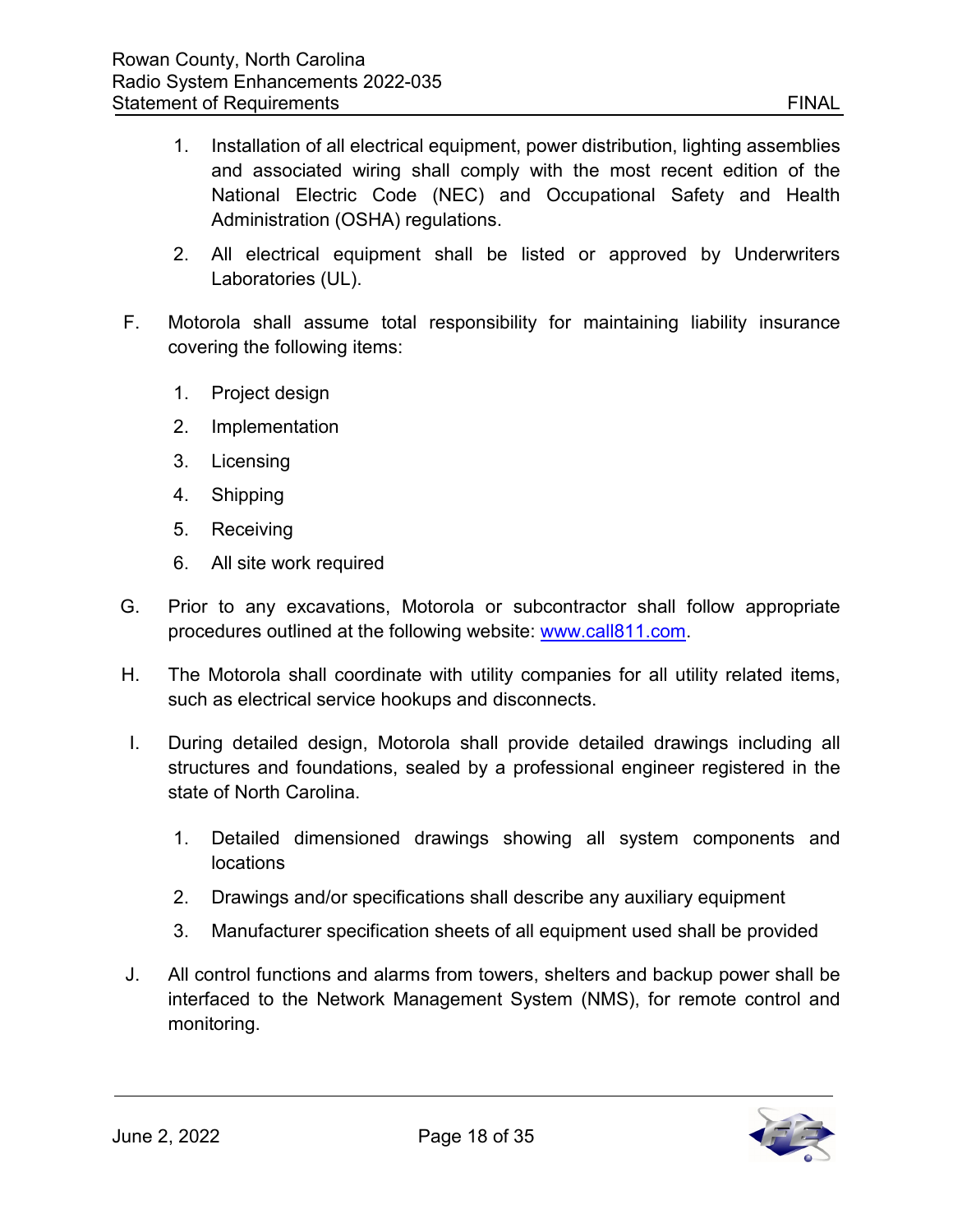### <span id="page-19-0"></span>*3.5 System Installation*

- A. Installation shall consist of a complete tested system to include placement of associated cabling, appropriate system layout, and terminal connections.
- B. Motorola shall provide associated power supplies and any other hardware, adapters, and/ or connections to deliver a complete operable system to the County.
- C. Motorola shall participate in a mandatory project site survey with the County to confirm actual equipment location within each space prior to the start of system installation.
- D. During the mandatory project site survey, Motorola shall determine and document any exact locations that differ from the detailed design installation drawings.
- E. All detailed design drawings and documents requiring changes shall be revised and approved prior to installation.
- F. Motorola shall provide and pay for all materials necessary for the execution and completion of all work.
- G. Unless otherwise specified, all materials incorporated into the permanent work shall be new and shall meet the requirements of this RFP.
- H. All materials furnished and work completed shall be subject to inspection by the County.
- I. Motorola shall be responsible for preparing and submitting the necessary applications for site permissions/access to install system equipment at non-County owned sites.
- J. Motorola shall be responsible for any leases at non-County owned sites for temporary space needed during installation and cutover to the new system.
- K. Qualified, trained personnel experienced with this type of work, shall perform all installations.
	- 1. The County shall preapprove all subcontractors.

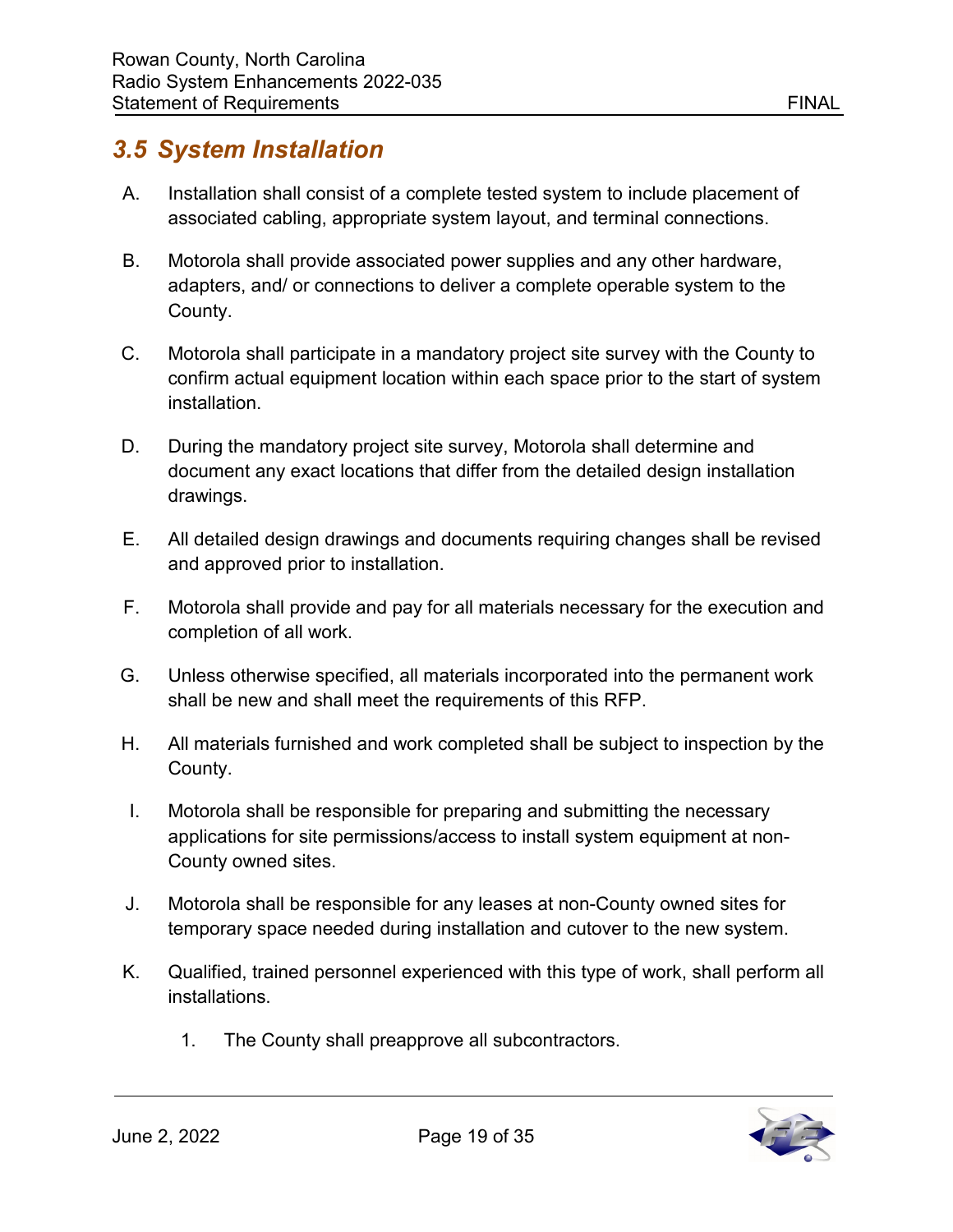- 2. The County shall preapprove any change in subcontractor or its staff.
- L. Motorola shall clean all equipment and devices and repair all damaged finishes.
- M. Motorola shall leave sites neat and broom swept upon completion of work each day.
- N. Motorola shall thoroughly clean all equipment shelter and building floors and remove all scuff marks and abrasions prior to acceptance.
- O. Motorola shall remove all trash weekly.
- P. Inspection:
	- 1. The County shall conduct an inspection of the installations upon substantial completion.
	- 2. The County shall document any deficiencies on a single punch list and provide the punch list to Motorola for resolution.
	- 3. Final acceptance testing shall not commence until all punch list items are resolved.

#### <span id="page-20-0"></span>*3.6 Cutover Plan*

- A. Execution of the cutover plan shall ensure that new system enhancements are brought online with minimum interruption to all existing systems and communications.
- B. Motorola shall be responsible for planning and coordinating the implementation of all equipment, subsystems, and the overall system.
- C. Motorola shall be responsible for any costs associated with their proposed cutover plan.
- D. During final design, Motorola shall deliver a preliminary cutover plan describing how the system enhancements will be phased over into a fully-operational system.
- E. Motorola shall successfully complete all tests prior to the actual cutover of systems.

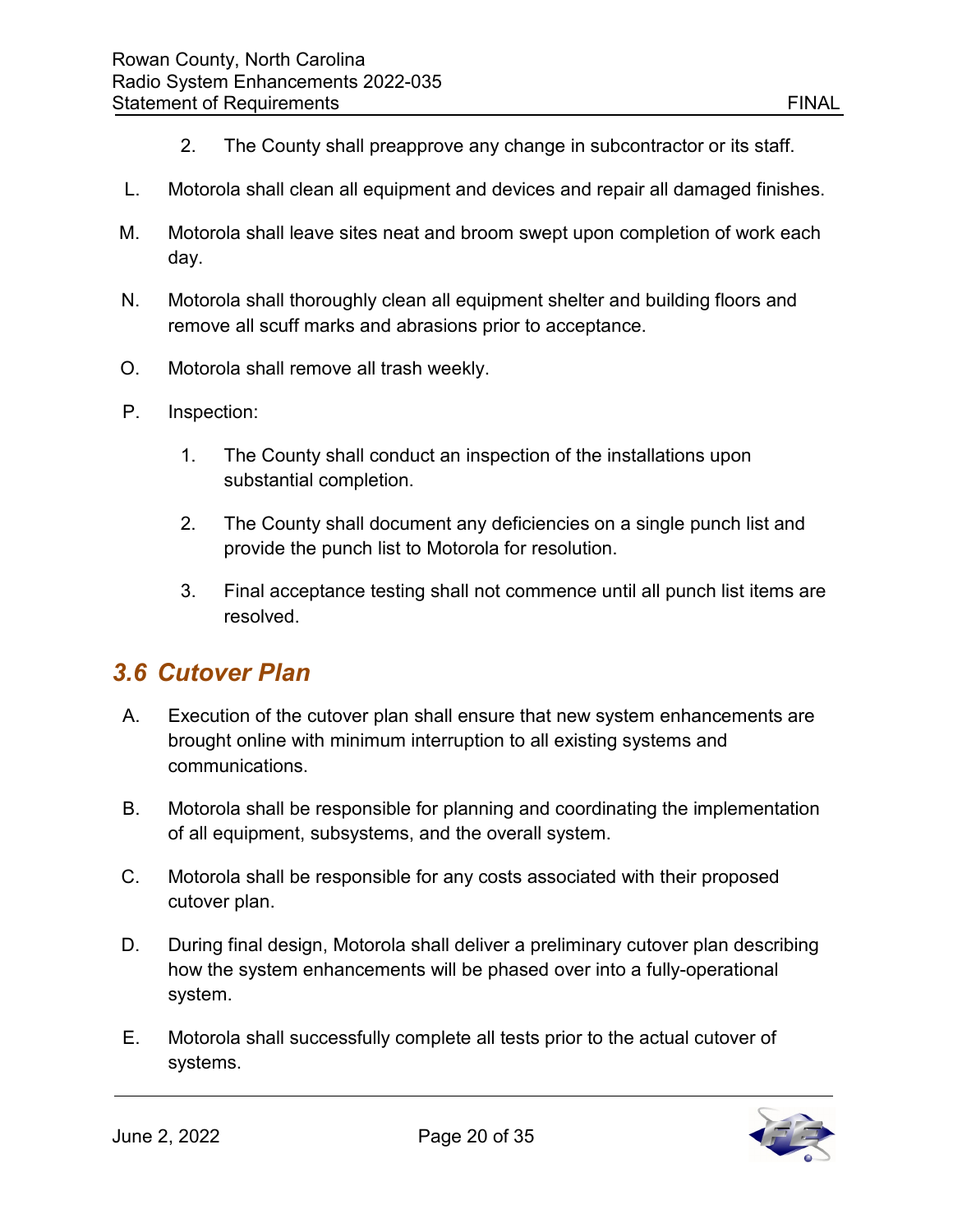- F. Motorola shall provide the necessary labor to cutover from existing systems to the proposed system.
- G. The cutover plan shall provide detailed component or subsystem cutover plans, and specifically delineate between systems that affect and do not affect ongoing operations.
- H. The County reserves the right to approve and change the cutover plan as it relates to any or all system components.

# <span id="page-21-0"></span>*3.7 Final Acceptance Testing*

- A. Prior to final acceptance testing, Motorola shall verify and document upgrades of all equipment, hardware, and software to the latest factory revision.
	- 1. Multiple revision levels among similar equipment are not acceptable.
- B. Motorola shall provide the County with 2-weeks written notice that the system is ready for final acceptance testing.
- C. Motorola will deliver a Final acceptance test plan (FATP).
- D. Motorola shall use the completed and approved FATP.
- K. Motorola shall successfully perform all FATP tests before the County witnesses the official FATP.
- L. Motorola and the County representatives shall jointly execute and date the FATP following completion of all tests.
- M. All tests in the FATP shall be marked as either pass or fail.
- N. Motorola shall provide all necessary technical personnel, and test equipment to conduct FATP tests.
- O. All deviations, anomalies, and test failures shall be resolved at the Motorola's expense.
- P. Motorola shall document, correct, and retest all failed components.

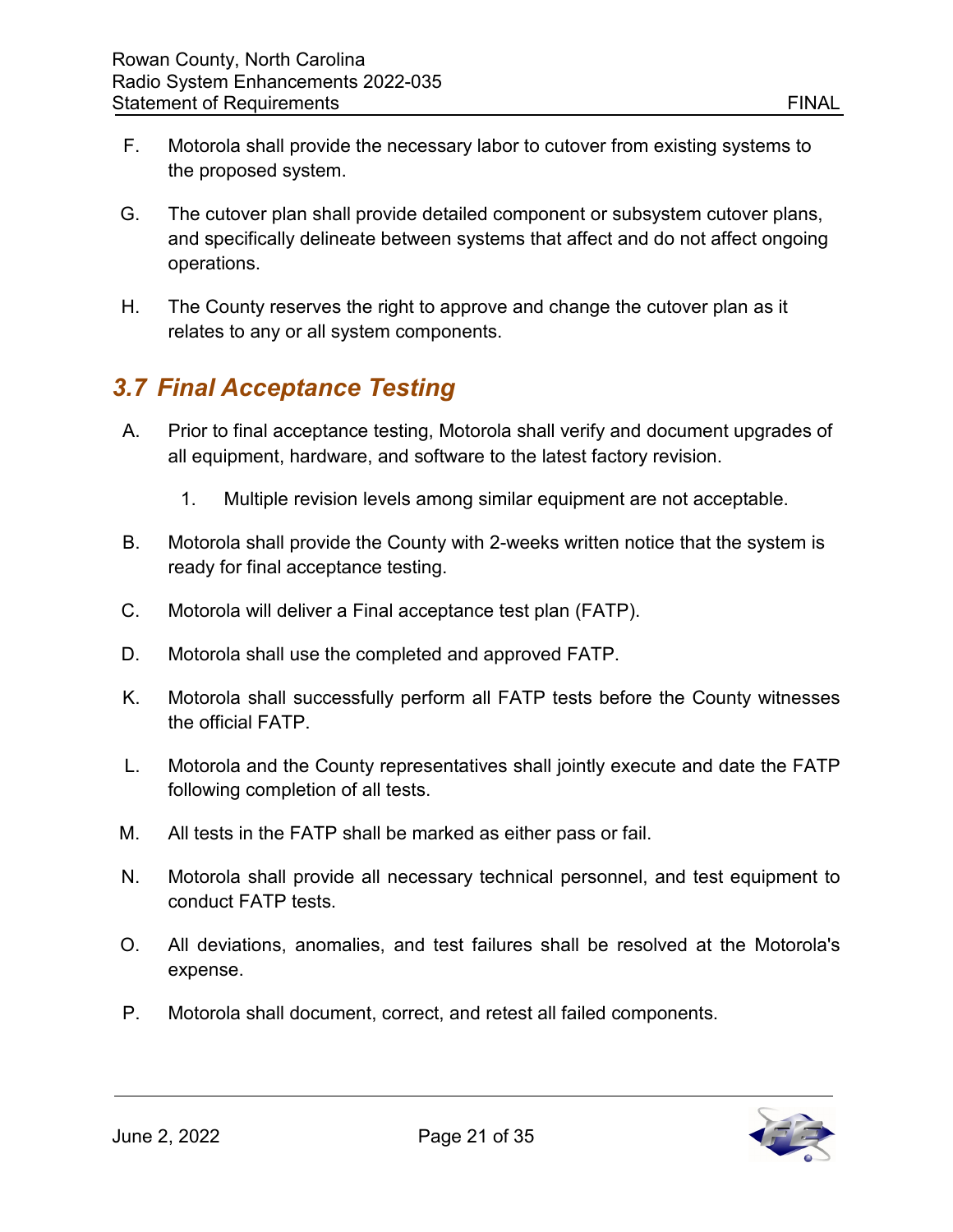- Q. Motorola shall replace at its own expense any failed component that is not repairable.
- R. Retest of individual failed FATP tests or the entire plan shall be at the County 's discretion.
- S. Motorola shall provide the County with the fully executed and completed FATP document.
- T. There shall be no deemed acceptance of the FATP.

#### <span id="page-22-0"></span>*3.8 Decommissioning, Removal, and Disposal of Legacy Equipment*

- A. Motorola shall remove existing equipment (e.g., transmitters, consoles, mobiles, cables, and antenna systems) not being reused.
- B. Motorola shall maintain a detailed inventory of all equipment removed
- C. Motorola shall transport all removed equipment to the County -specified disposal location.

# <span id="page-22-1"></span>*3.9 As-Built Documentation*

- A. At the completion of each implementation phase, Motorola shall provide complete as-built documentation as outlined below:
	- 1. Equipment provided
	- 2. Plan and elevation drawings of all equipment including antennas on towers
	- 3. Shelter floor plans
	- 4. Cabling and terminations
	- 5. Block and level diagrams
	- 6. Setup, configuration, and alignment information, to include commissioning, provisioning, test and turn-up

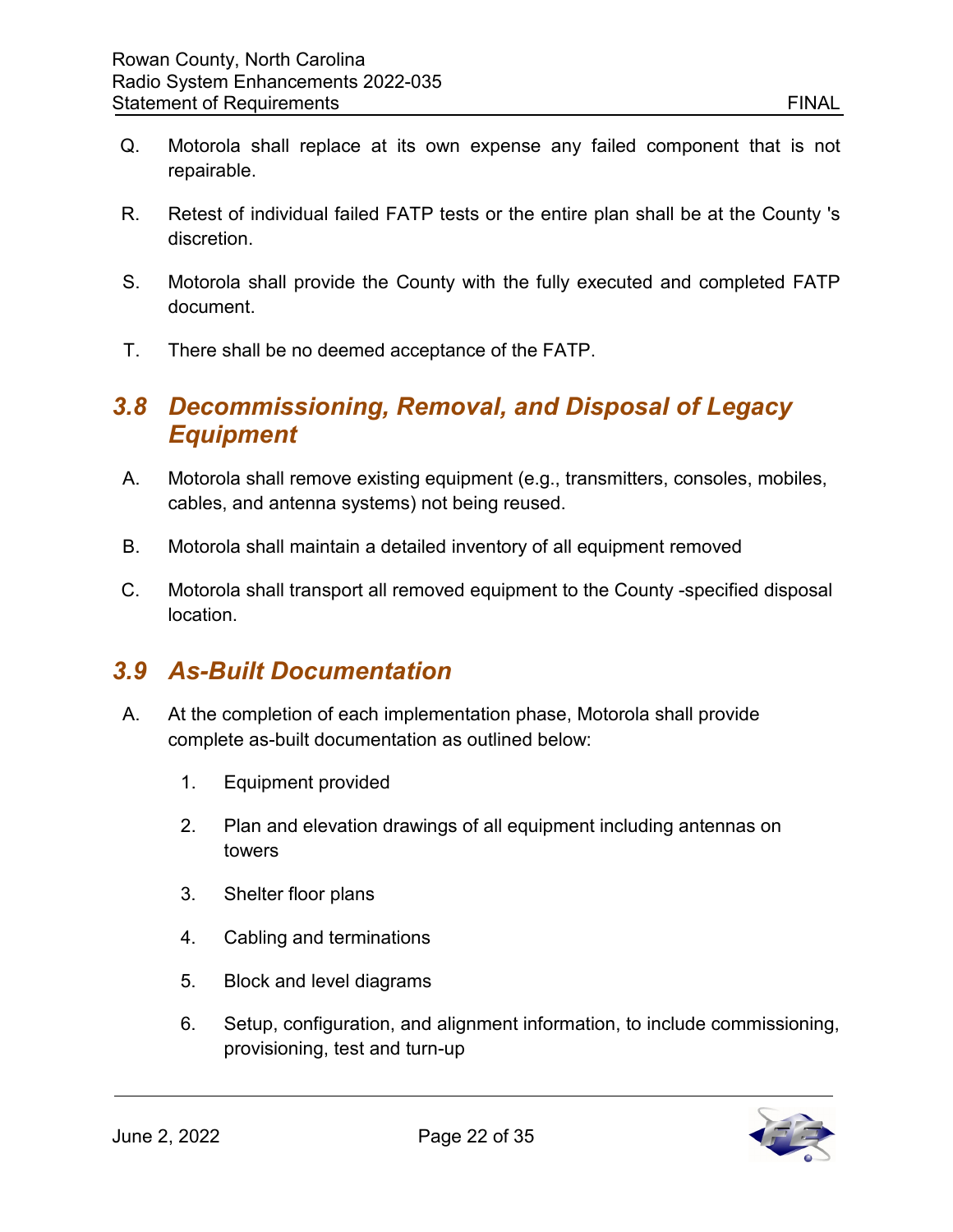- 7. Successfully completed, signed, and dated Final Acceptance Test Plans
- B. Motorola shall provide final documentation in printed form:
	- 1. Six bound, hard copy, printed sets
		- a. Hand modified drawings are not acceptable.
		- a. Hard copies of all drawings shall be 11" x 17".
- C. Motorola shall provide final documentation in electronic form:
	- 1. All drawings provided in MS-Visio native format
	- 2. All other documentation provided in MS-Word or MS-Excel native format
	- 3. A copy of all drawings and documentation in Adobe Portable Document Format (PDF)

#### <span id="page-23-0"></span>*3.10 System Acceptance*

- A. The County shall deem the system enhancements ready for final acceptance following successful completion and approval of the following:
	- 1. Final Detailed Design
	- 2. Staging Acceptance Test
	- 3. All contracted installation completed
	- 4. Final inspection and punch list resolution
	- 5. As-built documentation
	- 6. Coverage Acceptance Test
	- 7. Final Acceptance Test
	- 8. Delivery of final documentation
- B. No conditional acceptances will be granted.

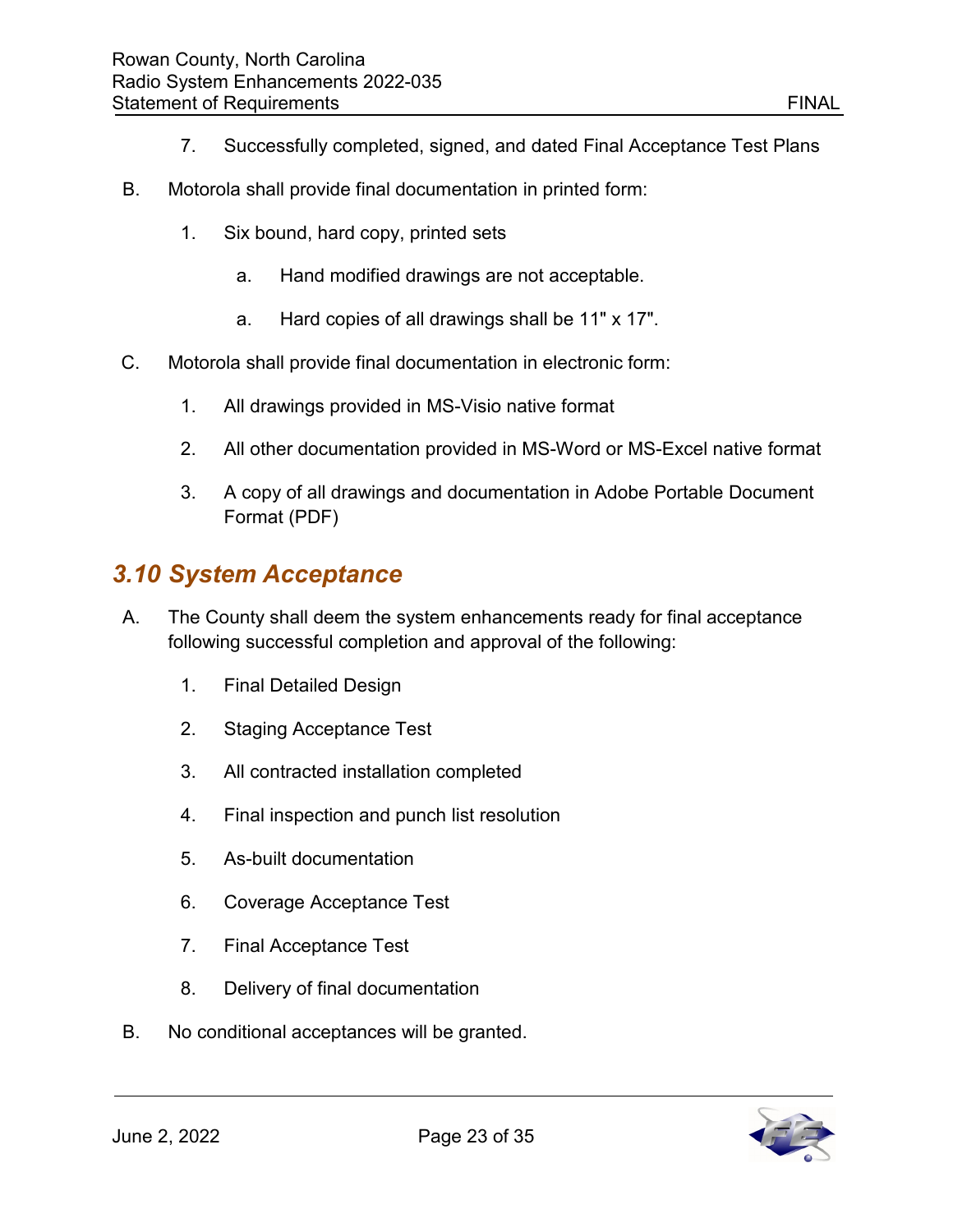### <span id="page-24-0"></span>**4. Project Management**

# <span id="page-24-1"></span>*4.1 Project Staffing*

Motorola shall provide the appropriate project staff based on workload and the level of effort required throughout the implementation/installation process.

- A. The staff identified in Motorola's proposal, shall serve the duration of the project unless Motorola proposes an alternative plan to the County for consideration and gains approval.
- B. The County reserves the right to accept or reject any proposed staffing changes.
- C. Motorola's project manager:
	- 1. Motorola's Project Manager shall be the primary point of contact between the County and Motorola.
	- 2. Motorola's Project Manager shall bear full responsibility for supervising and coordinating the installation and deployment of the communications system.
	- 3. Motorola's Project Manager shall be responsible for:
		- a. Development and acceptance of the project management plan
		- b. Managing the execution of the project against that plan
		- c. Overseeing the day-to-day project activities, communication, deliverables, and milestone completion
	- 4. Motorola's project manager shall be responsible for coordinating and facilitating weekly status meetings.
- D. Motorola's project engineer:
	- 1. Motorola's project engineer shall have the primary responsibility for managing the system design and ensuring system installation in accordance with the approved system design.

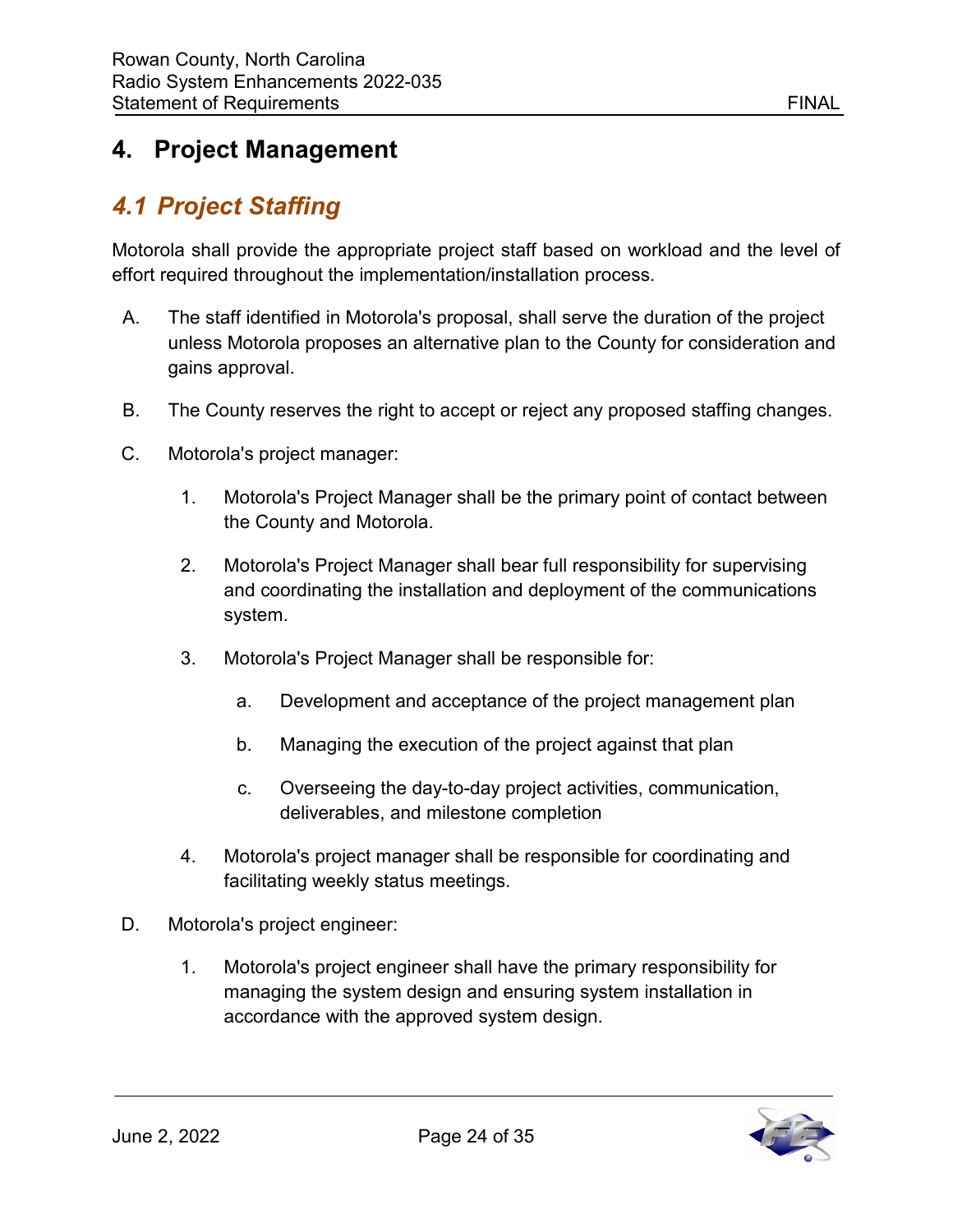- 2. Any deviation from the proposed system design shall be subject to project change control procedures and will not be undertaken until approved by the County.
- 3. Motorola's project engineer shall ensure the accurate development of block diagrams, system-level diagrams, and rack diagrams.
- 4. The project engineer shall supervise the development and execution of the Acceptance Test Plans (SATP & FATP).
- 5. The project engineer shall guide the project team through the processes and procedures necessary to prove that the system performs as specified in the contract.
- 6. The County shall approve all test plans prior to execution.

#### <span id="page-25-0"></span>*4.2 Scheduling*

Motorola shall develop and maintain a project schedule including tasks, milestones, start and end dates, task predecessors, and task owners based on an approved WBS.

- A. The schedule shall represent tasks associated with completing work on all items identified in the WBS. The schedule will include tasks that Rowan County may be responsible to complete.
- B. Motorola shall update the project schedule with actual dates as tasks are completed.
- C. Motorola shall present all schedule updates to the County during the weekly status meetings.
- D. The schedule shall address the following at a minimum:
	- 1. Site surveys
	- 2. Detailed design review
	- 3. Site preparation
	- 4. Equipment order and manufacturing

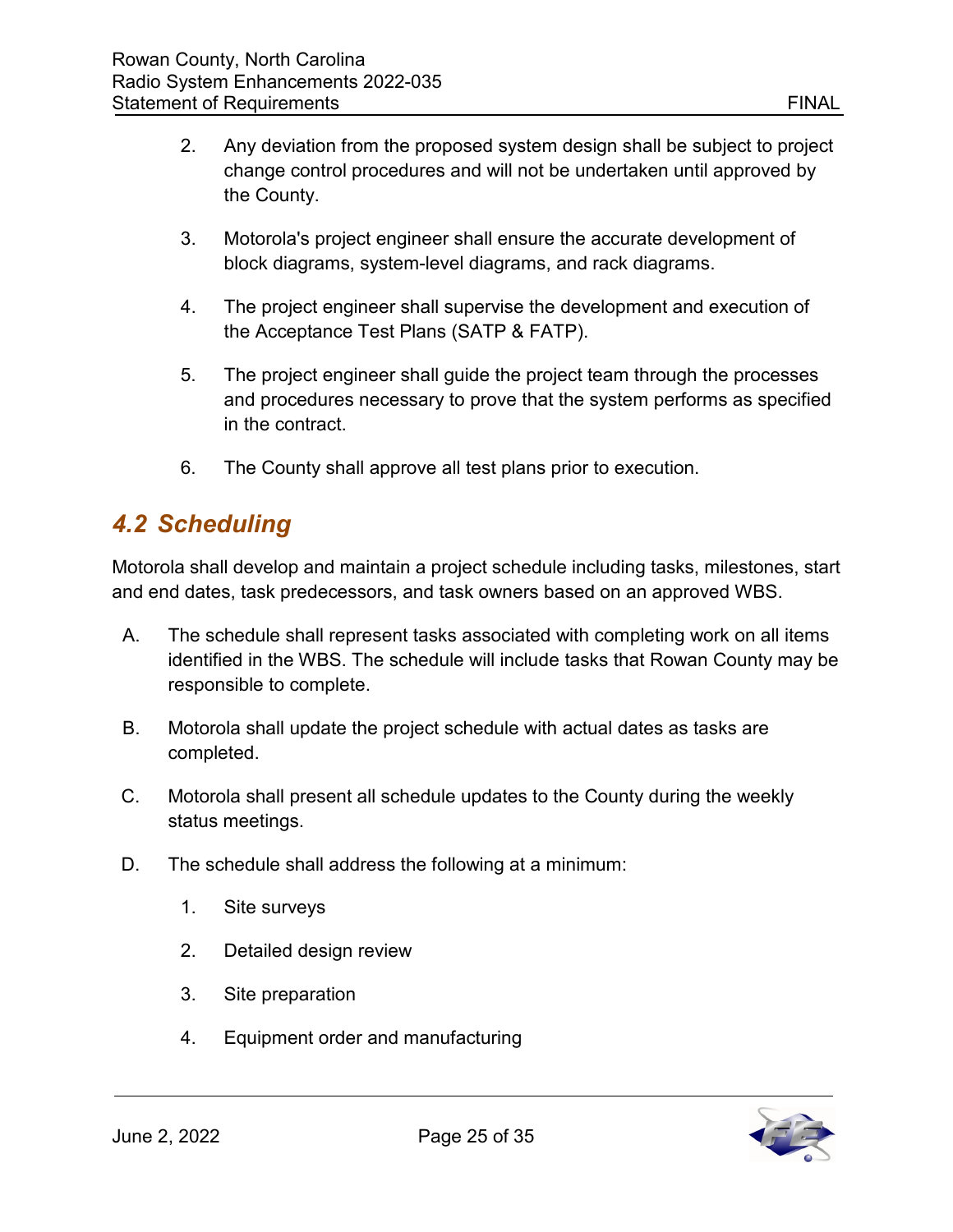- 5. Factory acceptance test
- 6. Equipment delivery
- 7. System installation
- 8. System configuration
- 9. System optimization
- 10. Acceptance testing
- 11. Coverage testing
- 12. User training
- 13. System cutover
- 14. System documentation development and delivery
- 15. System and equipment warranty

#### <span id="page-26-0"></span>*4.3 Project Meetings*

Motorola shall schedule a project kickoff meeting prior to the beginning of the project.

- A. Motorola shall schedule weekly project status meetings following contract award and the initial kickoff meeting.
- B. Weekly status meetings shall continue throughout the duration of the project until the County issues final system acceptance.
- C. Motorola shall be responsible for facilitating the weekly status meetings.
- D. Motorola shall prepare and distribute meeting agendas and minutes to the County via e-mail on a weekly basis at least 24-hours prior to each scheduled meeting.
- E. Meeting agenda items shall include, as a minimum, the following items:
	- 1. Schedule review

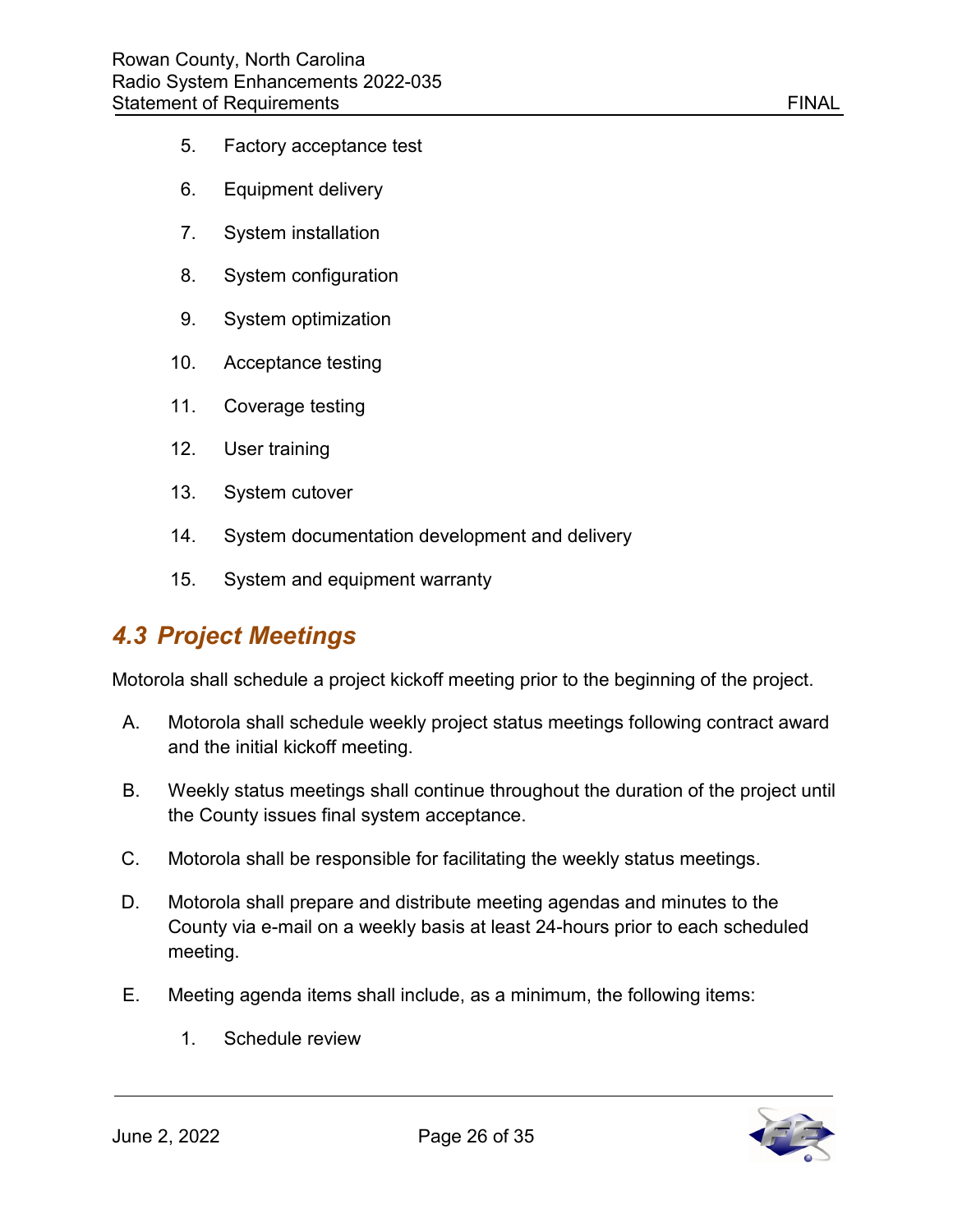- 2. Status of deliverables
- 3. Risk items and planned responses
- 4. Proposed changes
- 5. Plans for the next period
- 6. Action item assignments
- 7. Punch list review

#### <span id="page-27-0"></span>*4.4 QA/QC Plan*

- A. Motorola shall include a project QA/QC plan.
- B. Motorola shall submit the QA/QC plan for review during preliminary design as described in this section.
- C. The QA/QC plan shall address all stages of the project, including, but not limited to:
	- 1. Procurement
	- 2. System design
	- 3. Installation
	- 4. Implementation
	- 5. Testing
	- 6. Cutover
- D. The QA/QC plan shall specifically describe the plans and procedures that ensure compliance of the proposed system design with the RFP requirements.
- E. The QA/QC plan shall be included in the project management plan developed by Motorola's project manager.
- F. The QA/QC plan shall be an integral part of the project.

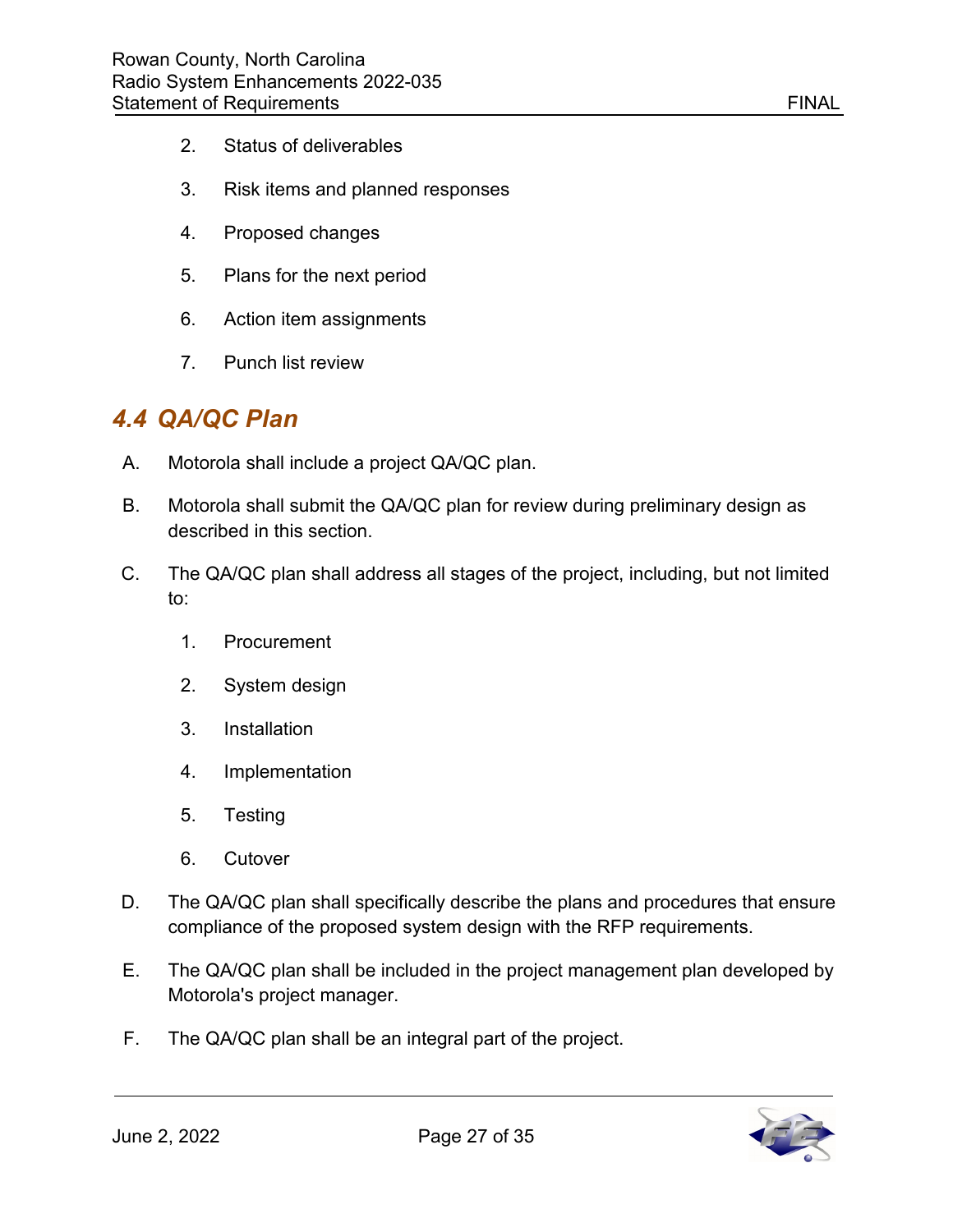- G. The QA/QC plan shall include the County personnel as part of the review and approval process for all deliverables and submittals.
- H. The proposed QA/QC plan shall address the following project tasks at a minimum:
	- 1. Design analysis and verification
	- 2. RF coverage analysis and verification
	- 3. Design changes and document control
	- 4. Material ordering, shipping, receiving, and storage
	- 5. Site preparation (if required)
	- 6. Field installation and inspection
	- 7. Equipment inventory and tracking
	- 8. System testing and validation
	- 9. Software regression testing
	- 10. Deficiency reporting and correction
	- 11. Implementation and cutover
	- 12. Training and certification

# <span id="page-28-0"></span>*4.5 Project Punch List*

Motorola shall establish and maintain a punch list, as mutually agreed to with the County.

- A. The punch list shall address all open issues including those related to sites, facilities, equipment, and acceptance tests.
- B. Motorola shall maintain the punch list in real time.
- C. Motorola shall distribute the punch list to the County weekly via e-mail.
- D. The punch list shall include the following at a minimum:

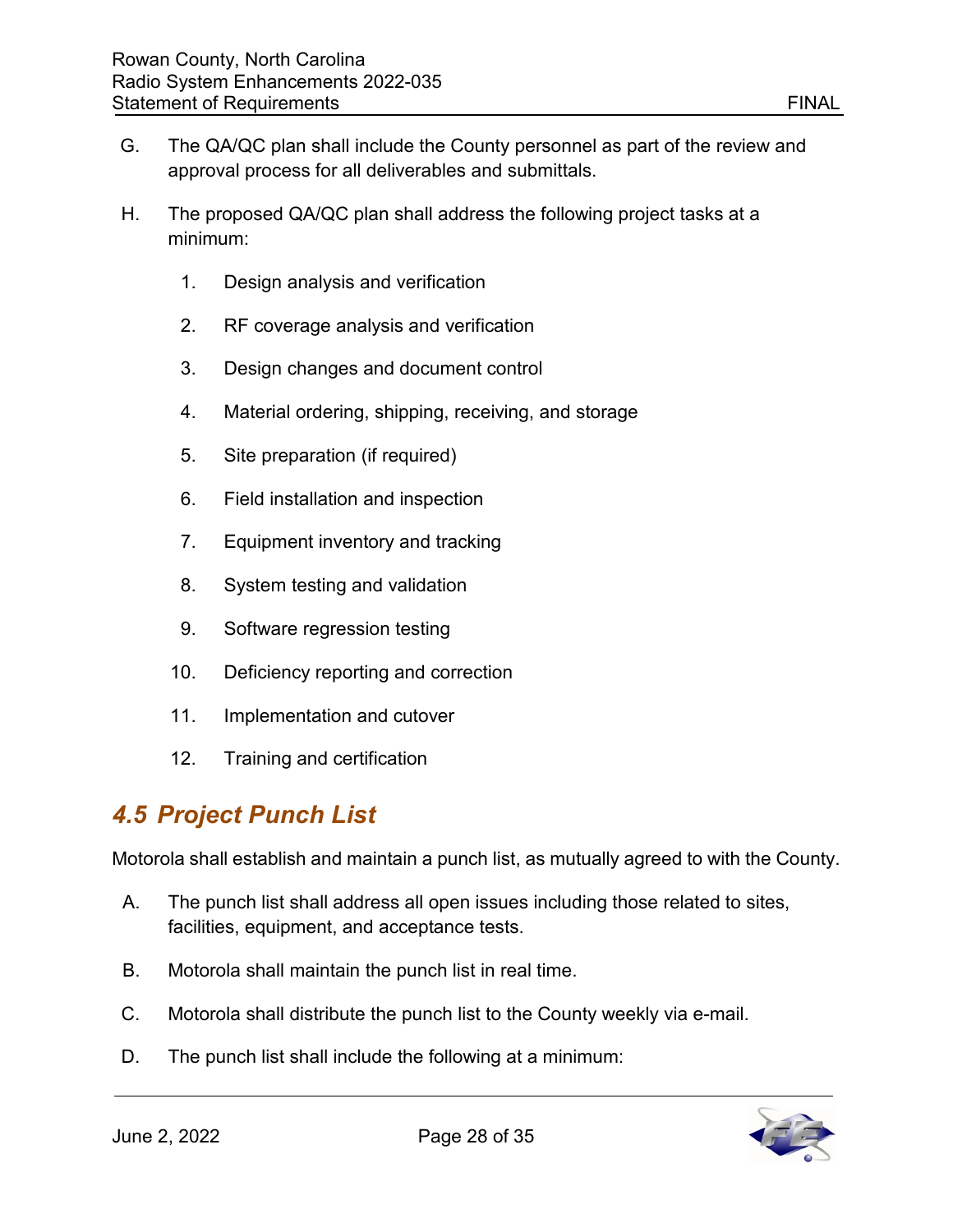- 1. Sequential punch list item number
- 2. Date identified
- 3. Item description
- 4. The party responsible for resolution
- 5. Expected resolution date
- 6. Resolution date
- 7. Details about how each punch list item was resolved and tested
- 8. Notes about the item
- E. If Motorola receives written permission from the County to transfer the responsibility of an item to another person or group, Motorola shall add a new entry to the punch list and appropriately note the original entry.
- F. Motorola shall be responsible for reviewing each punch list item and advising the County of any changes.
- G. Motorola shall update the status of punch list items during each weekly status meeting.

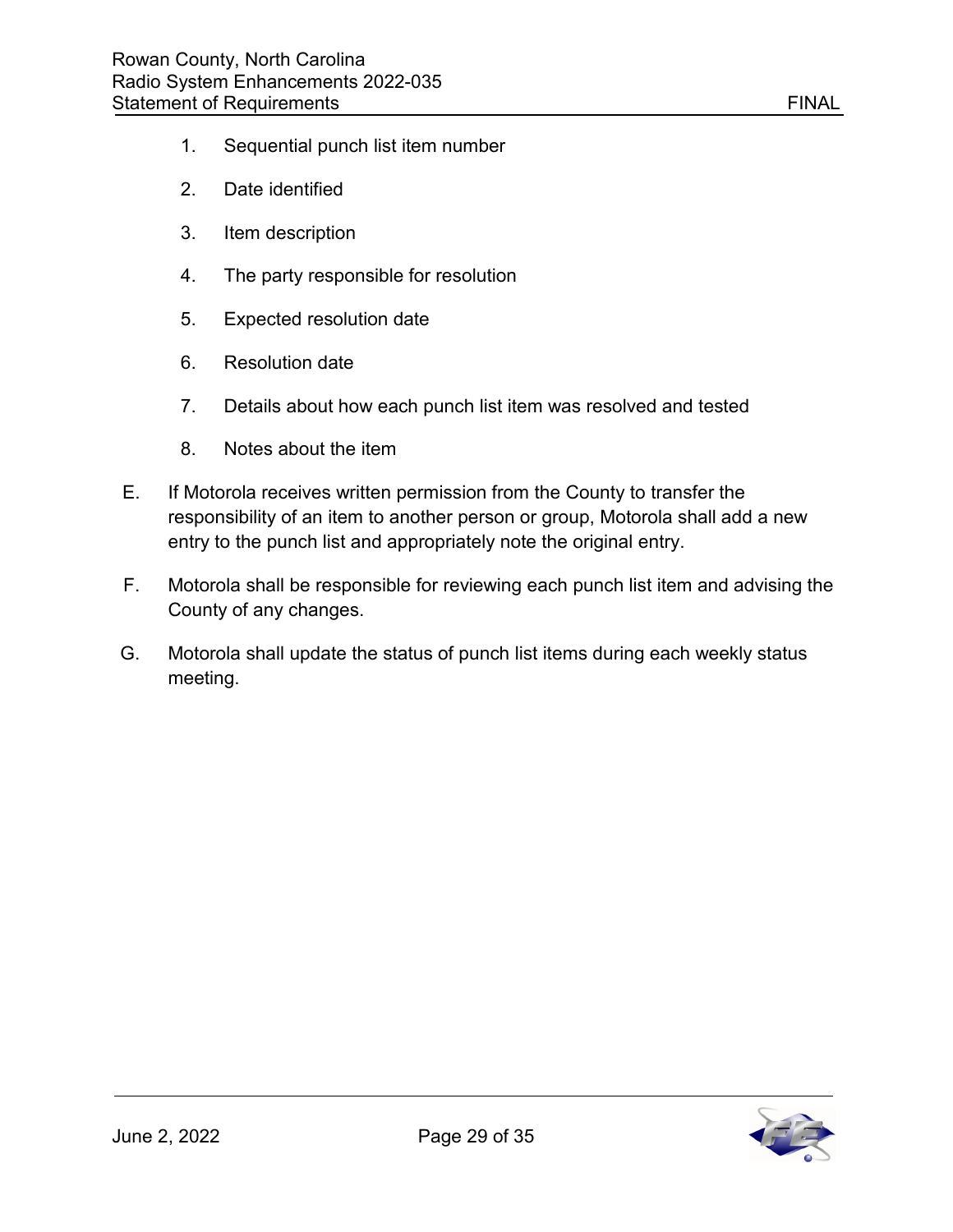#### <span id="page-30-0"></span>**5. Warranty, Maintenance, and Support**

A. Motorola support shall include an initial 1-year warranty, software and firmware upgrade support, and spare parts and equipment.

# <span id="page-30-1"></span>*5.1 Warranty*

- A. The updated system components shall be covered by a full manufacturer's warranty for 1 year, commencing with County final acceptance or mutually agreed project phase.
- B. System performance, installation, and all hardware, parts, software, and materials (including third-party equipment) shall be warranted for a period of 1 year,
- C. Warranty coverage shall include all related return and delivery fees.
- D. Motorola shall provide a single toll-free telephone number staffed and available 24 hours a day, 7 days a week, 365 days a year, for service requests and warranty claims.
- E. During the warranty period, service and repair shall be performed 24 hours a day, 7 days a week, 365 days a year.
	- 1. There shall be no additional charges for work outside of normal business hours.
- F. The following repair response time and repair-completed time criteria shall be in effect:
	- 1. Motorola shall contact the County representative within 30 minutes of telephone notification for a Critical Service issue.
	- 2. The County defines Critical Service issue as any one or more of the following events that results in a loss of voice traffic on the system:
		- a. Any failure which causes a loss of 15% or more in capacity or coverage in any cell
		- b. Any failure which causes a loss of simulcast capability

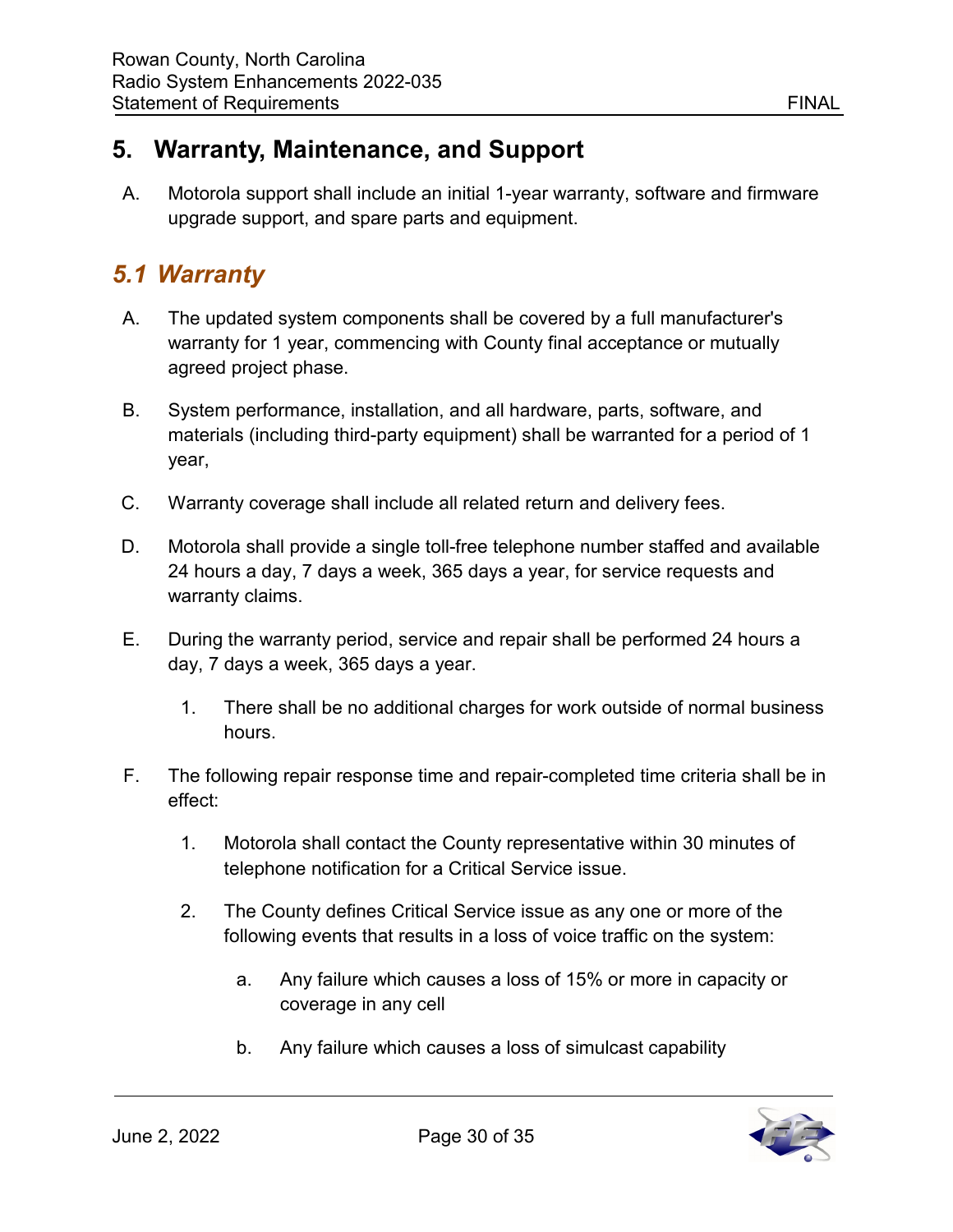- c. Any failure which causes a loss of the primary system control (assuming a primary/secondary architecture)
- d. Any system failure that causes the loss of one or more console positions
- e. Any failure that renders the logging recorder inoperable or causes a loss of recorded audio
- f. The failure of two or more repeaters
- g. Concurrent failure of two or more switches and/or routers
- h. Failure of the receiver voting system
- 3. Motorola's qualified service representative and the County 's representative shall attempt to resolve the Critical Service issue over the phone or via remote network management.
- 4. If Motorola's qualified service representative and the County 's representative cannot resolve the issue remotely or over the phone, then the County shall make the determination regarding the criticality of the service issue.
	- a. If determined to be critical Motorola shall dispatch a qualified service representative to the site experiencing the service issue.
- 5. Motorola's qualified service representative shall be physically present at the site that requires service within 4 hours of County 's decision to escalate the call to on-site service.
- 6. On-site Motorola's service representative shall make every effort to resolve the Critical Service issue within 4 hours from the time the critical service issue was reported.
- G. Motorola shall repair all equipment, hardware, and software throughout the implementation, cutover and warranty periods.
- H. The following procedures shall be followed during the warranty period:
	- 1. Motorola shall provide the County with written documentation indicating:

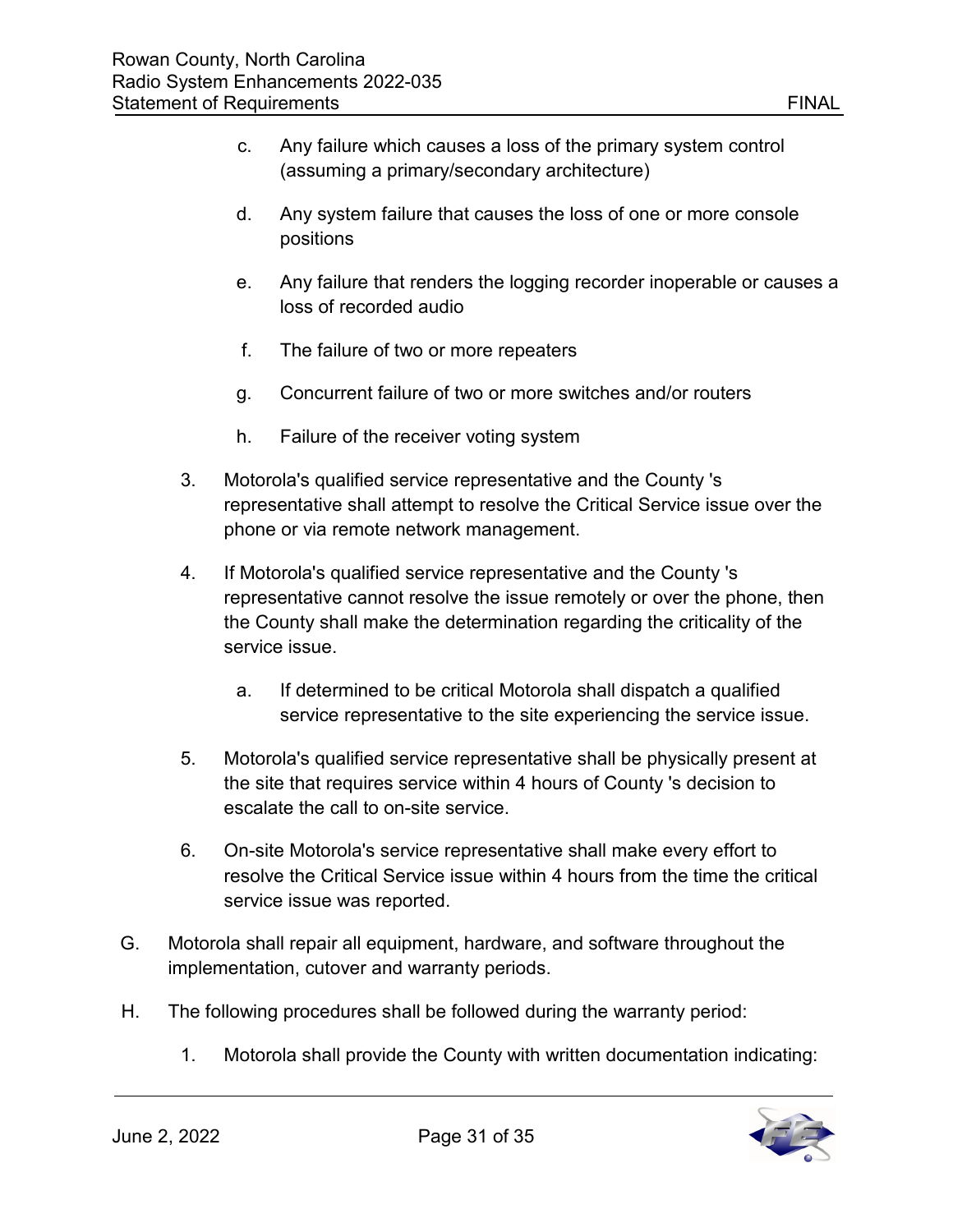- a. The cause of the service outage
- b. The resolution
- c. All post-repair testing procedures to ensure proper operation
- 2. In the event Motorola uses County/City -owned spares to complete a repair, the documentation shall include the model and serial number of both the defective unit and the spare.
- 3. Hardware:
	- a. For all equipment needing factory or depot repairs, Motorola shall maintain a comprehensive tracking system to track units to and from the factory/depot.
- I. Replacement parts shall be new or original repaired parts only.
- J. Fixed equipment mail-in board repair shall be completed within seven calendar days of receipt.
- K. Equipment must be returned to the County via second-day shipping, with tracking number provided to the County.
- L. Serialized units sent in for depot repair must not be exchanged unless specifically authorized by the County.
- M. The original unit must be repaired and returned unless specifically authorized by the County.
- N. Motorola, at no additional cost to the County, shall correct latent design defects or recurring problems relating to software, firmware, hardware, or overall system design, during the warranty period.
- O. During the warranty period, Motorola shall correct all system malfunctions due to software at no additional cost to the County.

# <span id="page-32-0"></span>*5.2 Spare Equipment*

A. Motorola shall include recommended initial spare parts and equipment to be procured as part of the initial contract. The County is required to maintain the

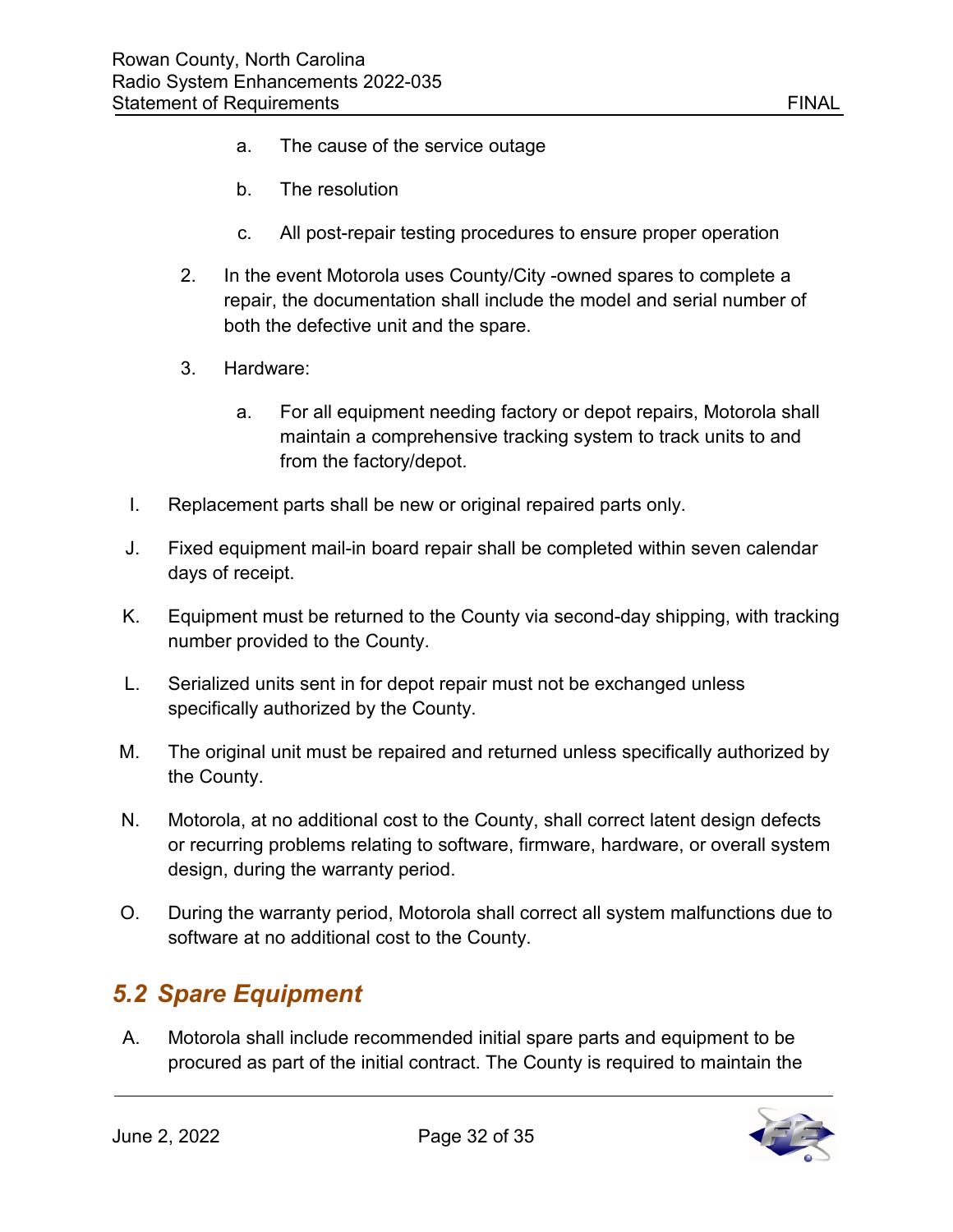necessary spares on hand to repair the Land Mobile Radio (LMR) systems to provide timely restoration of the system.

- B. The initial spare parts and equipment shall include, but is not limited to, the following:
	- 1. All Motorola identified Field Replaceable Units (FRUs)
	- 2. Power supplies
	- 3. Required and/or recommended test, measurement, calibration equipment, and repair kits
	- 4. Recommended diagnostic equipment to support the County maintenance activities
- C. Initial spares for less critical items shall also be enumerated
- D. The spare parts and equipment shall include items that will rapidly and completely restore all critical system functionality with the least amount of effort (e.g., board replacement instead of troubleshooting to component level when a critical unit fails).
- E. Motorola shall determine the types and quantities of spares based on their proposed system size and design.
- F. Motorola shall define the primary equipment category each spare kit supports (e.g., transceiver board for a base radio or interface board for a router).

#### <span id="page-33-0"></span>*5.3 Post Warranty and Lifecycle Support*

A. Motorola shall provide an updated version of the ASTRO25 System Upgrade Agreements with Maintenance Services covering a 10-year span.

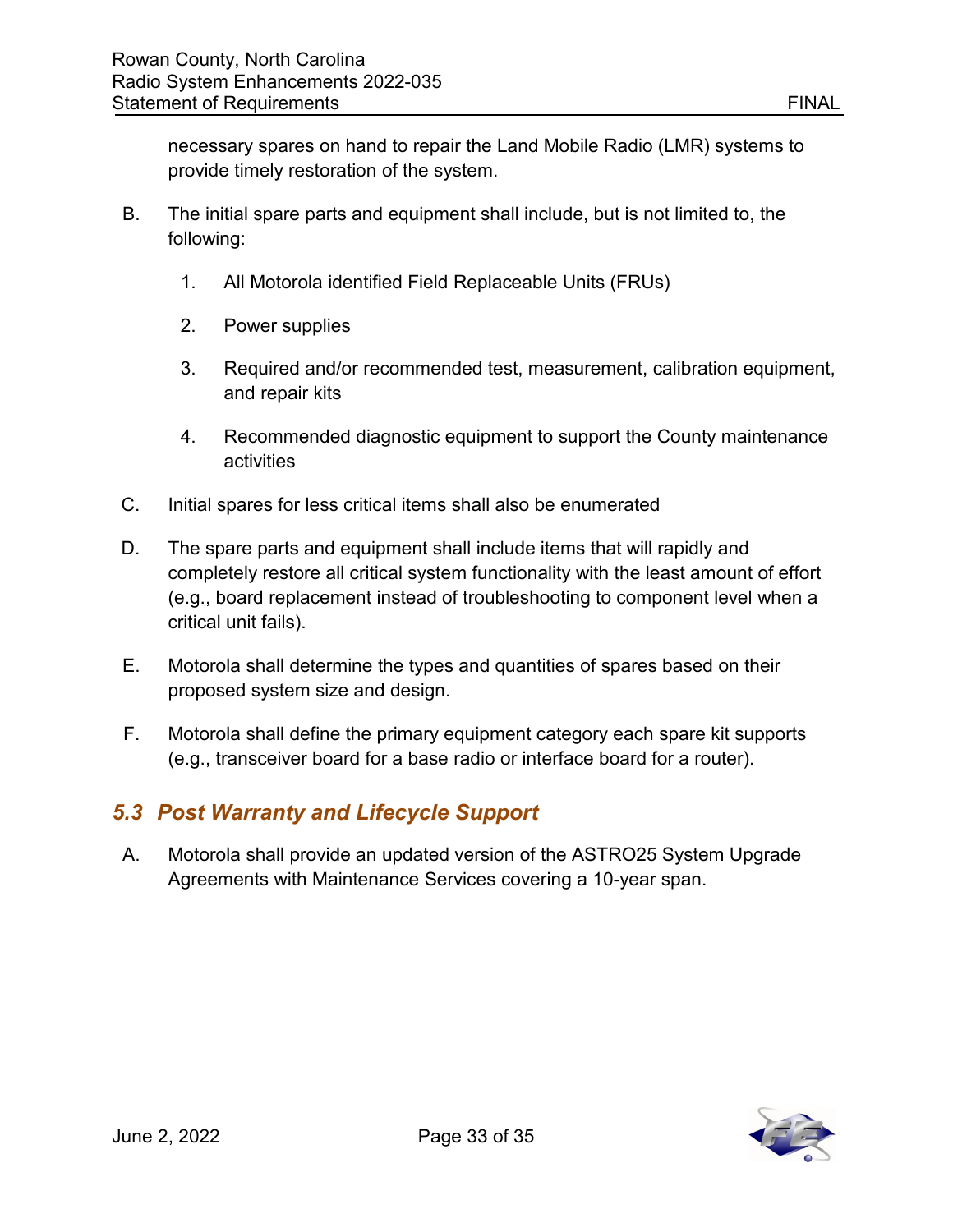# <span id="page-34-0"></span>**6. Critical Connect Option**

- A. As an Option, Motorola shall propose their Critical Connect solution to link the P25 system with a broadband PTT application.
- B. The proposed solution shall detail the possible number of concurrent conversations/talkpaths and the associated pricing.
- C. Included shall be options for communicating with an APX subscriber via a Wi-Fi connection as well as the WAVE PTT application operating on a smartphone device



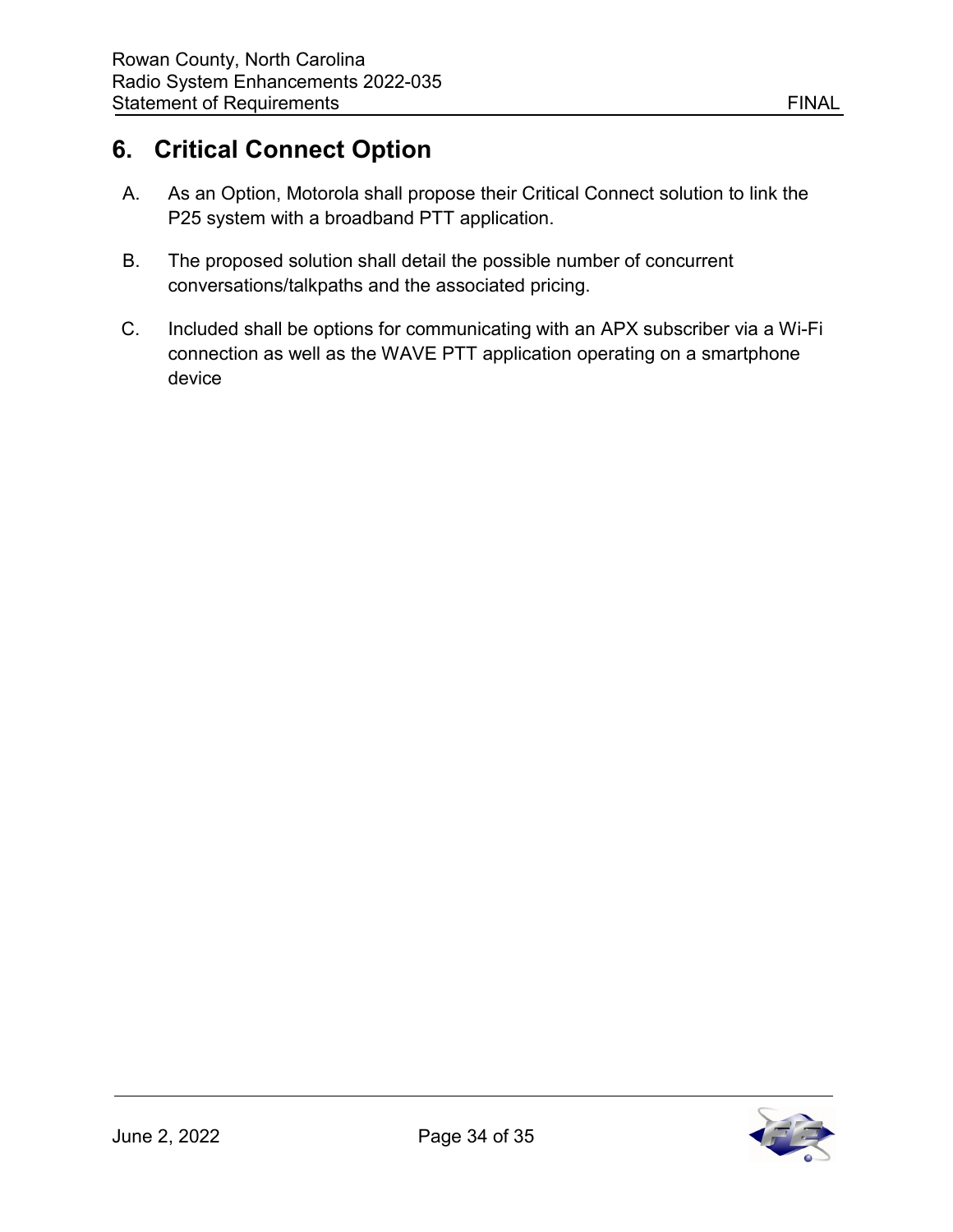# <span id="page-35-0"></span>**Appendix A - Proposal Pricing Forms**

Proposal pricing provided in Excel format, file - *Appendix A Proposal Pricing Sheets.xlsx*

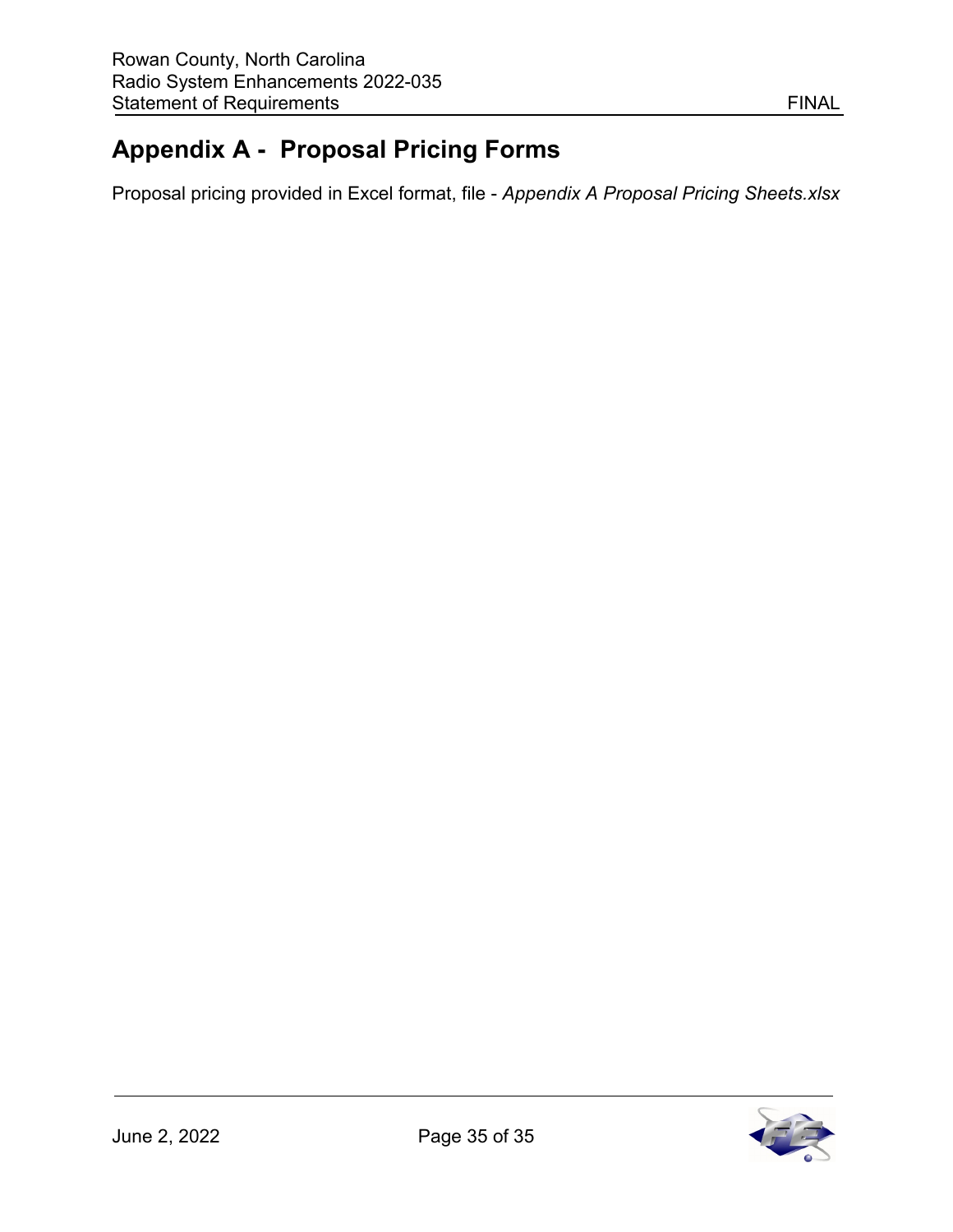| <b>TABLE A.1 - TOTAL PRICE SUMMARY</b>                                                           |                         |
|--------------------------------------------------------------------------------------------------|-------------------------|
| <b>TABLE A.1 provides a summary of the Total Base Proposal Price broken down by radio system</b> |                         |
| equipment and services.                                                                          |                         |
| <b>System Enhancements</b>                                                                       | <b>Discounted Price</b> |
| Geographically Diverse Prime Site (Table A.2)                                                    |                         |
| Microwave Network (Table A.3)                                                                    |                         |
| GPS/AVL Solution (Table A.4)                                                                     |                         |
| Youngs Mountain Tower Site Relocation (Table A.5)                                                |                         |
| TOTAL SYSTEM UPGRADE/ENHANCEMENT PRICE                                                           |                         |
| <b>SYSTEM BASE PROPOSAL PRICE</b>                                                                |                         |
| Discount                                                                                         |                         |
| <b>TOTAL DISCOUNTED PRICE</b>                                                                    |                         |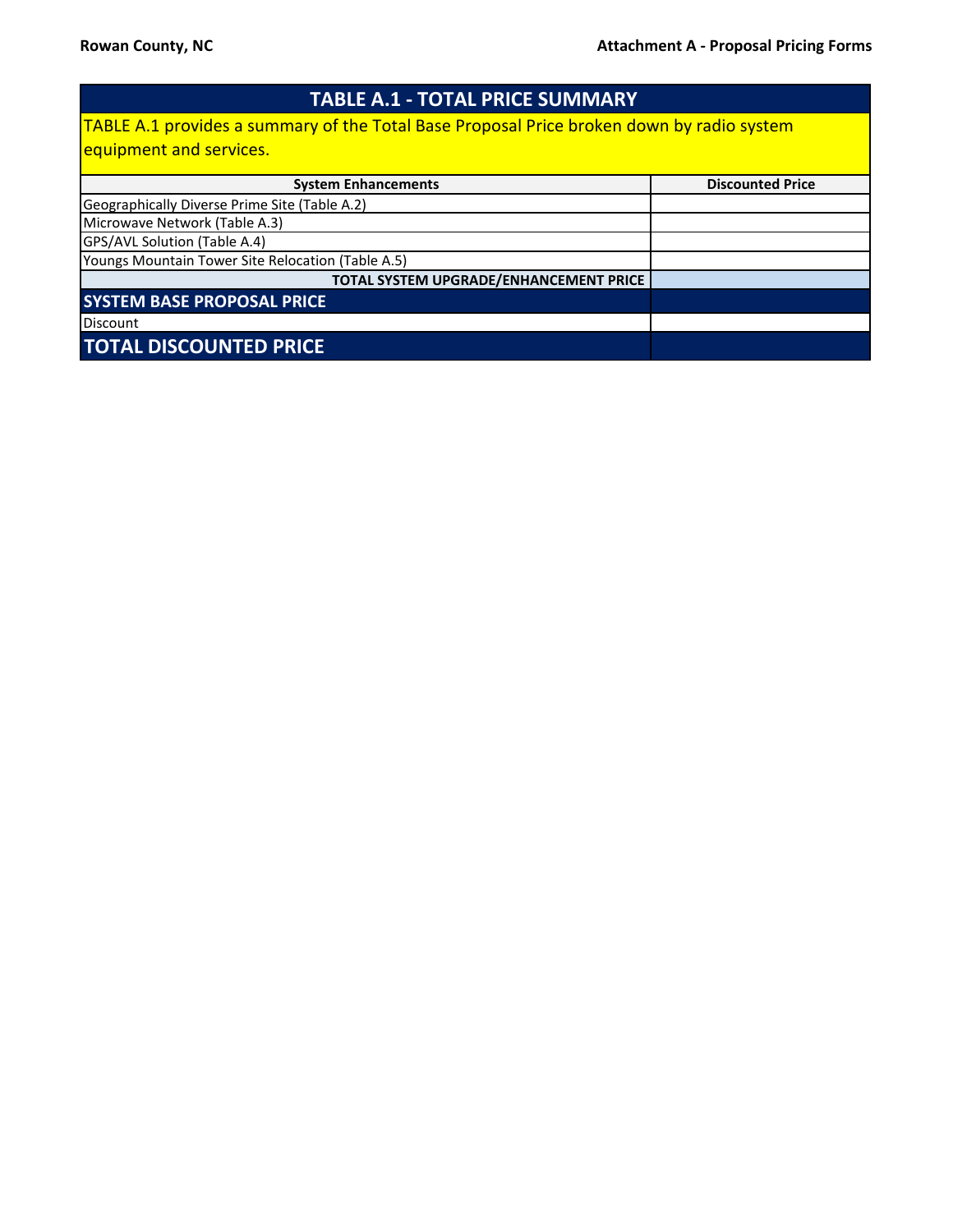| <b>TABLE A.2 - GEO-DIVERSE PRIME SITE PRICE SUMMARY</b>                            |                         |  |
|------------------------------------------------------------------------------------|-------------------------|--|
| TABLE A.2 provides a summary of the Geo-Diverse Prime Site equipment and services. |                         |  |
| <b>System Equipment</b>                                                            | <b>Discounted Price</b> |  |
| Hardware/Equipment (list each)                                                     |                         |  |
| Software/Licensing (list each)                                                     |                         |  |
| <b>Engineering Services</b>                                                        |                         |  |
| Site Development Services                                                          |                         |  |
| <b>Project Management</b>                                                          |                         |  |
| <b>Installation Services</b>                                                       |                         |  |
| Spare Equipment                                                                    |                         |  |
| Other - specify                                                                    |                         |  |
| <b>TOTAL PRICE</b>                                                                 |                         |  |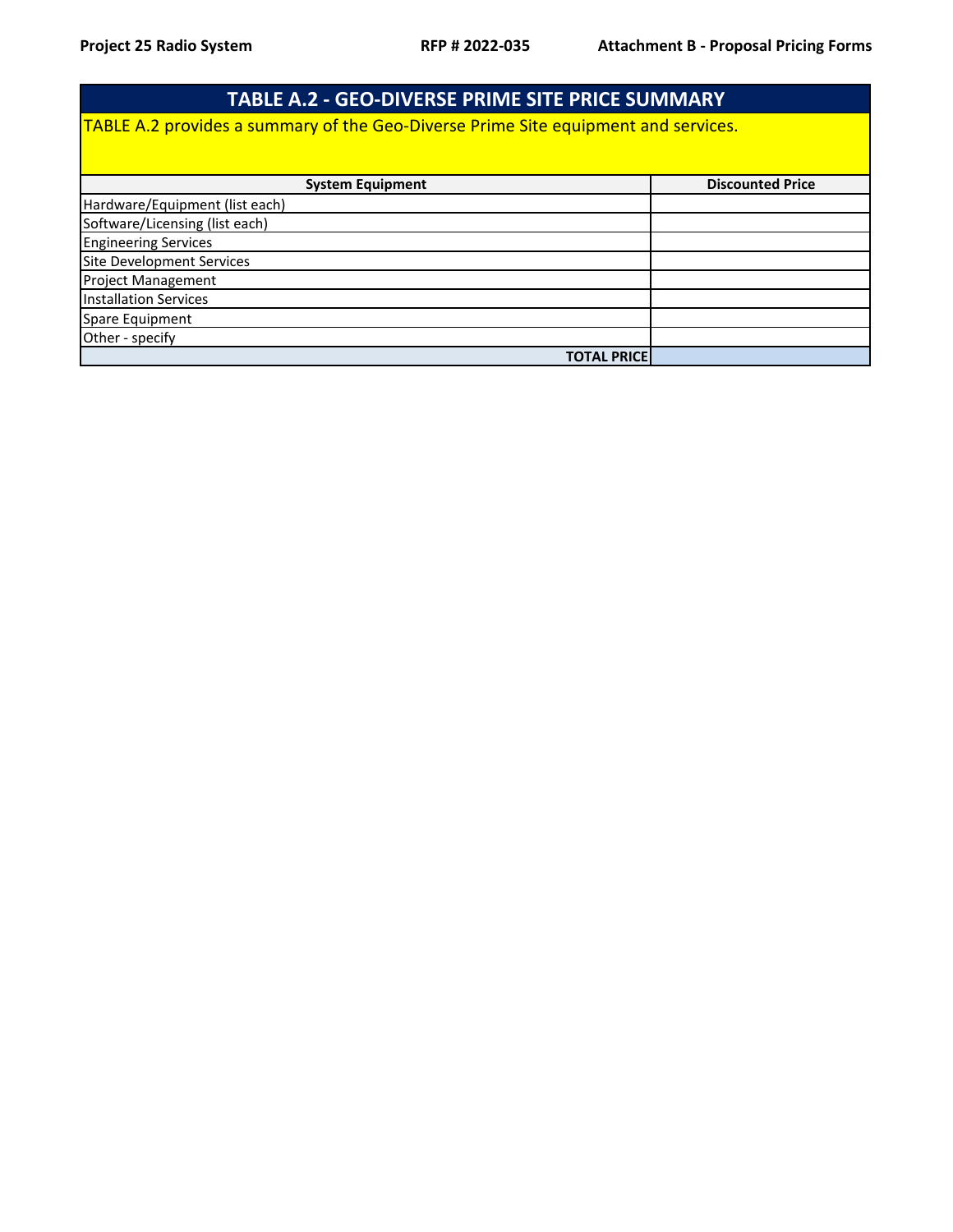| <b>TABLE A.3 - MICROWAVE NETWORK PRICE SUMMARY</b>                                             |                         |  |
|------------------------------------------------------------------------------------------------|-------------------------|--|
| TABLE A.3 provides a summary of the Microwave equipment and services. This table to be used to |                         |  |
| provide the costs to replace the existing microwave equipment with a new microwave network     |                         |  |
| <b>Microwave Equipment and Services</b>                                                        | <b>Discounted Price</b> |  |
| Al's Knob Microwave Equipment                                                                  |                         |  |
| Young's Mountain Microwave Equipment                                                           |                         |  |
| South Rowan Microwave Equipment                                                                |                         |  |
| High Rock Microwave Equipment                                                                  |                         |  |
| Dispatch Center Microwave Equipment                                                            |                         |  |
| <b>Engineering Services</b>                                                                    |                         |  |
| <b>Project Management</b>                                                                      |                         |  |
| <b>Installation Services</b>                                                                   |                         |  |
| Spare Equipment                                                                                |                         |  |
| Other - specify                                                                                |                         |  |
| <b>MICROWAVE EQUIPMENT AND SERVICES PRICE</b>                                                  |                         |  |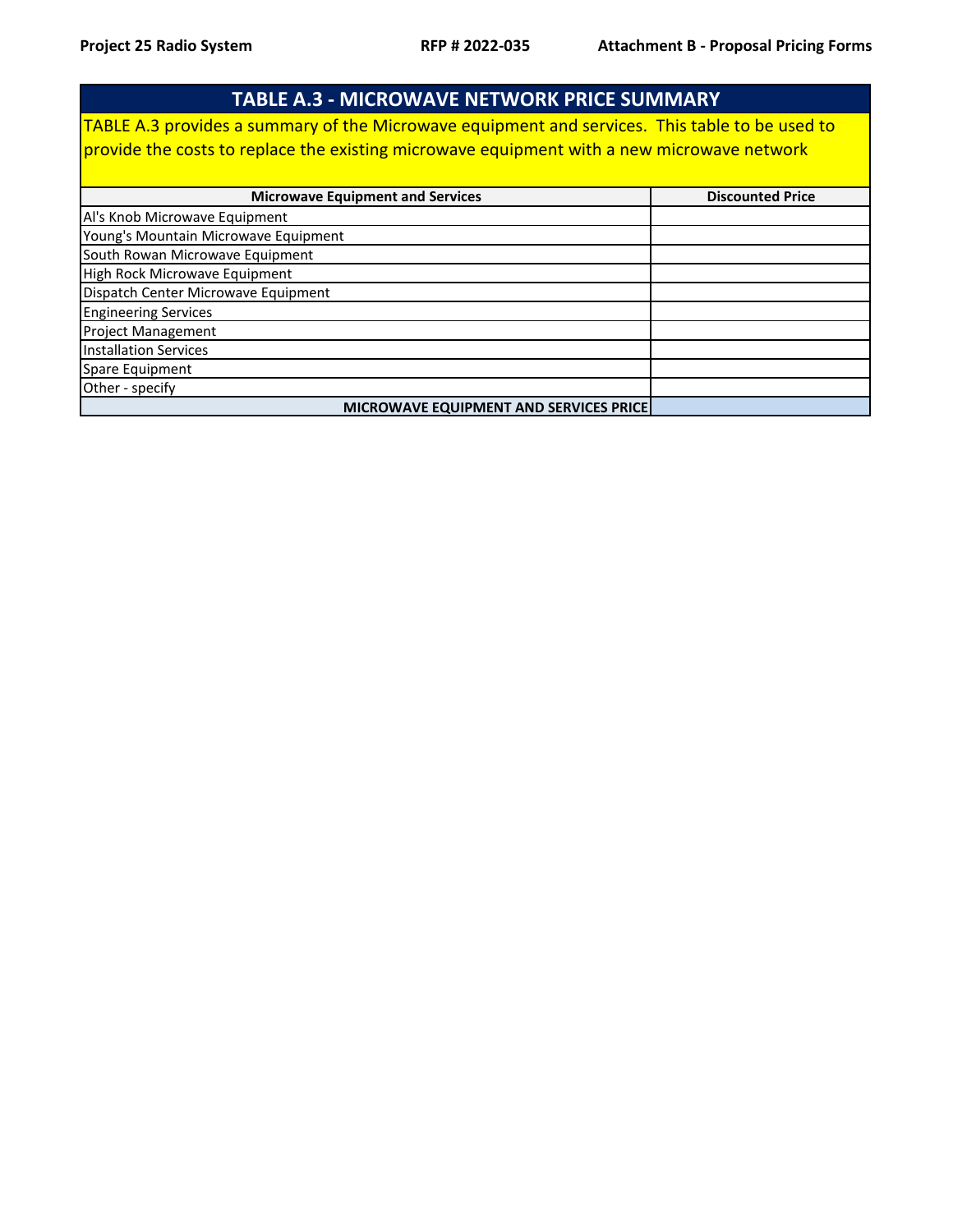| <b>TABLE A.4 - GPS/AVL PRICE SUMMARY</b>                    |                         |  |
|-------------------------------------------------------------|-------------------------|--|
| <b>TABLE A.4 provides a summary of the GPS/AVL solution</b> |                         |  |
|                                                             |                         |  |
| <b>System Equipment</b>                                     | <b>Discounted Price</b> |  |
| Hardware (Core)                                             |                         |  |
| Software/Licensing (Core)                                   |                         |  |
| <b>Engineering Services</b>                                 |                         |  |
| <b>Project Management</b>                                   |                         |  |
| <b>Installation Services</b>                                |                         |  |
| Spare Equipment                                             |                         |  |
| Integration with CAD system                                 |                         |  |
| GPS/AVL Terminals (15 total)                                |                         |  |
| Other - specify                                             |                         |  |
| <b>GPS?AVL EQUIPMENT AND SERVICES PRICE</b>                 |                         |  |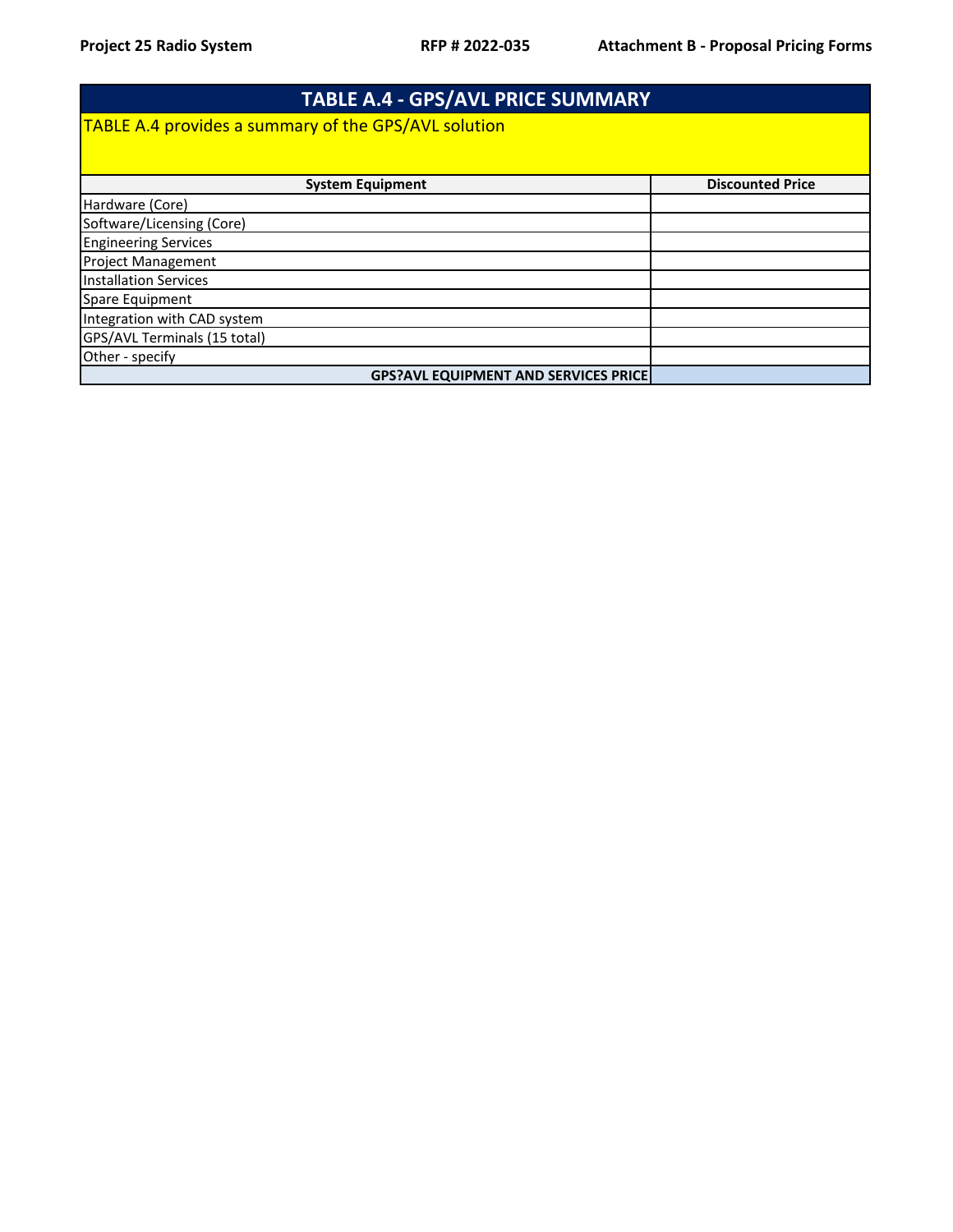#### **TABLE A.5 - YOUNGS MOUNTAIN PRICE SUMMARY**

TABLE A.2 provides a summary of the Geo-Diverse Prime Site equipment and services.

| <b>System Equipment</b>                       | <b>Discounted Price</b> |
|-----------------------------------------------|-------------------------|
| Antennas and Associated Equipment (list each) |                         |
| <b>Engineering Services</b>                   |                         |
| <b>Project Management</b>                     |                         |
| <b>Installation Services</b>                  |                         |
| Other - specify                               |                         |
| <b>TOTAL PRICE</b>                            |                         |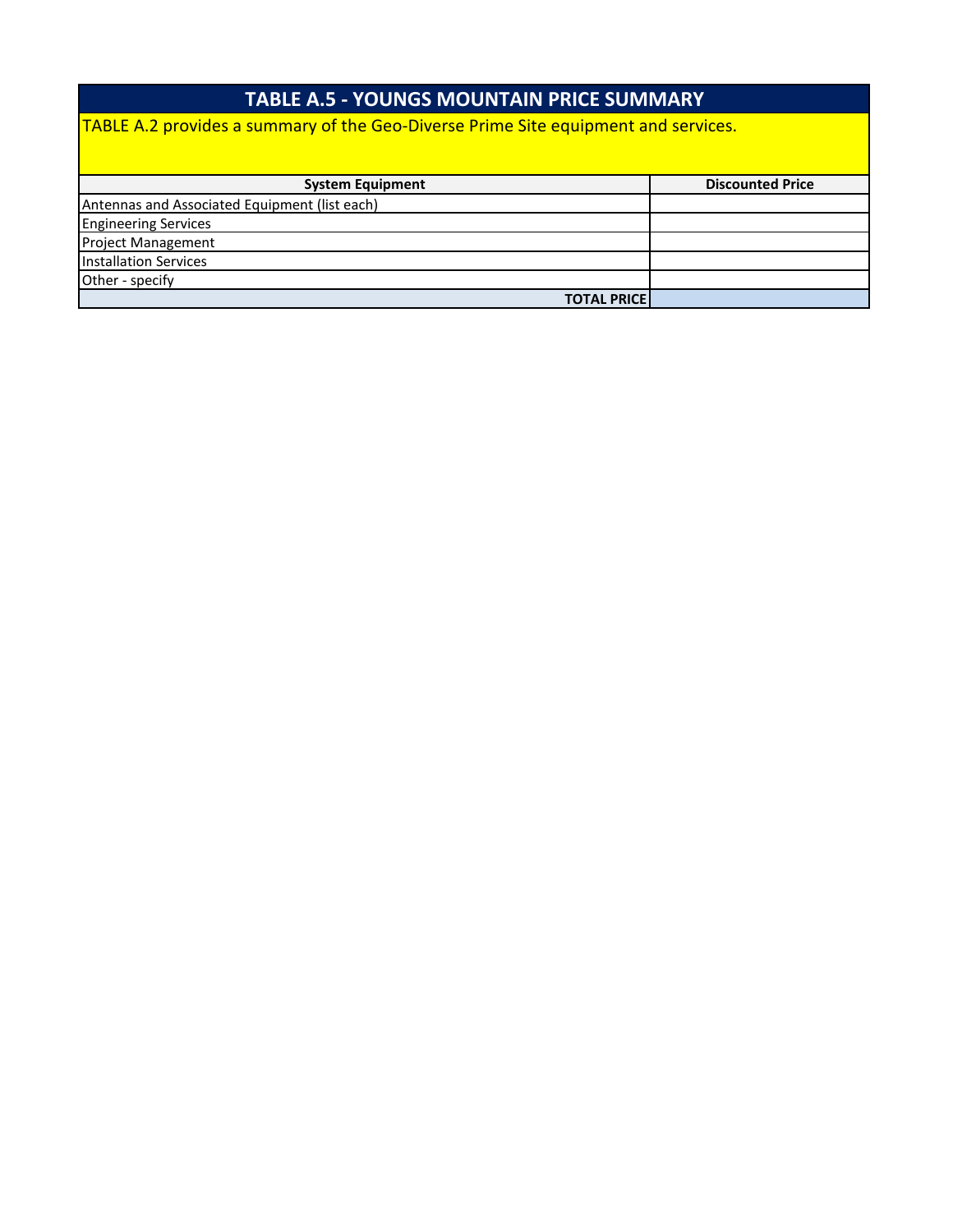|                                                                                                                                                                                                                                                                                                                                                                                                            | <b>TABLE A.6 - LIFECYCLE SUPPORT ADDERS</b> |  |  |
|------------------------------------------------------------------------------------------------------------------------------------------------------------------------------------------------------------------------------------------------------------------------------------------------------------------------------------------------------------------------------------------------------------|---------------------------------------------|--|--|
| Table A.6 is for LIFECYCLE SUPPORT SERVICES. Pricing provided in table shall be for a                                                                                                                                                                                                                                                                                                                      |                                             |  |  |
| renewed service contract assuming installation of items requested via the SOR                                                                                                                                                                                                                                                                                                                              |                                             |  |  |
| ldocument.                                                                                                                                                                                                                                                                                                                                                                                                 |                                             |  |  |
| <b>Table A.6.A - DISPATCH SERVICE</b>                                                                                                                                                                                                                                                                                                                                                                      |                                             |  |  |
| <b>Description</b>                                                                                                                                                                                                                                                                                                                                                                                         | <b>Services Price</b>                       |  |  |
| Dispatch Service for Year 2023                                                                                                                                                                                                                                                                                                                                                                             |                                             |  |  |
| Dispatch Service for Year 2024<br>Dispatch Service for Year 2025                                                                                                                                                                                                                                                                                                                                           |                                             |  |  |
| Dispatch Service for Year 2026                                                                                                                                                                                                                                                                                                                                                                             |                                             |  |  |
| Dispatch Service for Year 2027                                                                                                                                                                                                                                                                                                                                                                             |                                             |  |  |
| Dispatch Service for Year 2028<br>Dispatch Service for Year 2029                                                                                                                                                                                                                                                                                                                                           |                                             |  |  |
| Dispatch Service for Year 2030                                                                                                                                                                                                                                                                                                                                                                             |                                             |  |  |
| Dispatch Service for Year 2031                                                                                                                                                                                                                                                                                                                                                                             |                                             |  |  |
| Dispatch Service for Year 2032                                                                                                                                                                                                                                                                                                                                                                             |                                             |  |  |
| Table A.6.B - NETWORK EVENT MONITORING                                                                                                                                                                                                                                                                                                                                                                     |                                             |  |  |
| <b>Description</b>                                                                                                                                                                                                                                                                                                                                                                                         | <b>Services Price</b>                       |  |  |
| Network Event Monitoring for Year 2023<br>Network Event Monitoring for Year 2024                                                                                                                                                                                                                                                                                                                           |                                             |  |  |
| Network Event Monitoring for Year 2025                                                                                                                                                                                                                                                                                                                                                                     |                                             |  |  |
| Network Event Monitoring for Year 2026                                                                                                                                                                                                                                                                                                                                                                     |                                             |  |  |
| Network Event Monitoring for Year 2027<br>Network Event Monitoring for Year 2028                                                                                                                                                                                                                                                                                                                           |                                             |  |  |
| Network Event Monitoring for Year 2029                                                                                                                                                                                                                                                                                                                                                                     |                                             |  |  |
| Network Event Monitoring for Year 2030                                                                                                                                                                                                                                                                                                                                                                     |                                             |  |  |
| Network Event Monitoring for Year 2031<br>Network Event Monitoring for Year 2032                                                                                                                                                                                                                                                                                                                           |                                             |  |  |
|                                                                                                                                                                                                                                                                                                                                                                                                            |                                             |  |  |
| Table A.6.C - NETWORK SECURITY MONITORING                                                                                                                                                                                                                                                                                                                                                                  |                                             |  |  |
| <b>Description</b>                                                                                                                                                                                                                                                                                                                                                                                         |                                             |  |  |
|                                                                                                                                                                                                                                                                                                                                                                                                            | <b>Services Price</b>                       |  |  |
|                                                                                                                                                                                                                                                                                                                                                                                                            |                                             |  |  |
| Network Security Monitoring for Year 2024<br><b>Network Security Monitoring for Year 2025</b>                                                                                                                                                                                                                                                                                                              |                                             |  |  |
|                                                                                                                                                                                                                                                                                                                                                                                                            |                                             |  |  |
|                                                                                                                                                                                                                                                                                                                                                                                                            |                                             |  |  |
| Network Security Monitoring for Year 2028                                                                                                                                                                                                                                                                                                                                                                  |                                             |  |  |
|                                                                                                                                                                                                                                                                                                                                                                                                            |                                             |  |  |
|                                                                                                                                                                                                                                                                                                                                                                                                            |                                             |  |  |
|                                                                                                                                                                                                                                                                                                                                                                                                            |                                             |  |  |
| <b>Table A.6.D - TECHNICAL SUPPORT</b>                                                                                                                                                                                                                                                                                                                                                                     |                                             |  |  |
| <b>Description</b>                                                                                                                                                                                                                                                                                                                                                                                         | <b>Services Price</b>                       |  |  |
| Technical Support for Year 2023                                                                                                                                                                                                                                                                                                                                                                            |                                             |  |  |
| <b>Technical Support for Year 2024</b>                                                                                                                                                                                                                                                                                                                                                                     |                                             |  |  |
| <b>Technical Support for Year 2025</b>                                                                                                                                                                                                                                                                                                                                                                     |                                             |  |  |
| <b>Technical Support for Year 2026</b><br><b>Technical Support for Year 2027</b>                                                                                                                                                                                                                                                                                                                           |                                             |  |  |
| <b>Technical Support for Year 2028</b>                                                                                                                                                                                                                                                                                                                                                                     |                                             |  |  |
| <b>Technical Support for Year 2029</b>                                                                                                                                                                                                                                                                                                                                                                     |                                             |  |  |
| Technical Support for Year 2030                                                                                                                                                                                                                                                                                                                                                                            |                                             |  |  |
| Technical Support for Year 2031                                                                                                                                                                                                                                                                                                                                                                            |                                             |  |  |
| <b>Technical Support for Year 2032</b>                                                                                                                                                                                                                                                                                                                                                                     |                                             |  |  |
| Network Security Monitoring for Year 2027<br>Table A.6.E - INFRASTRUCTURE REPAIR W/ADVANCED REPLACEMENT                                                                                                                                                                                                                                                                                                    |                                             |  |  |
| <b>Description</b>                                                                                                                                                                                                                                                                                                                                                                                         | <b>Services Price</b>                       |  |  |
| Infrastructure Repair w/Adv Replacement for Year 2023                                                                                                                                                                                                                                                                                                                                                      |                                             |  |  |
| Infrastructure Repair w/Adv Replacement for Year 2024                                                                                                                                                                                                                                                                                                                                                      |                                             |  |  |
| <b>Network Security Monitoring for Year 2023</b><br>Network Security Monitoring for Year 2026<br>Network Security Monitoring for Year 2029<br>Network Security Monitoring for Year 2030<br><b>Network Security Monitoring for Year 2031</b><br>Network Security Monitoring for Year 2032<br>Infrastructure Repair w/Adv Replacement for Year 2025<br>Infrastructure Repair w/Adv Replacement for Year 2026 |                                             |  |  |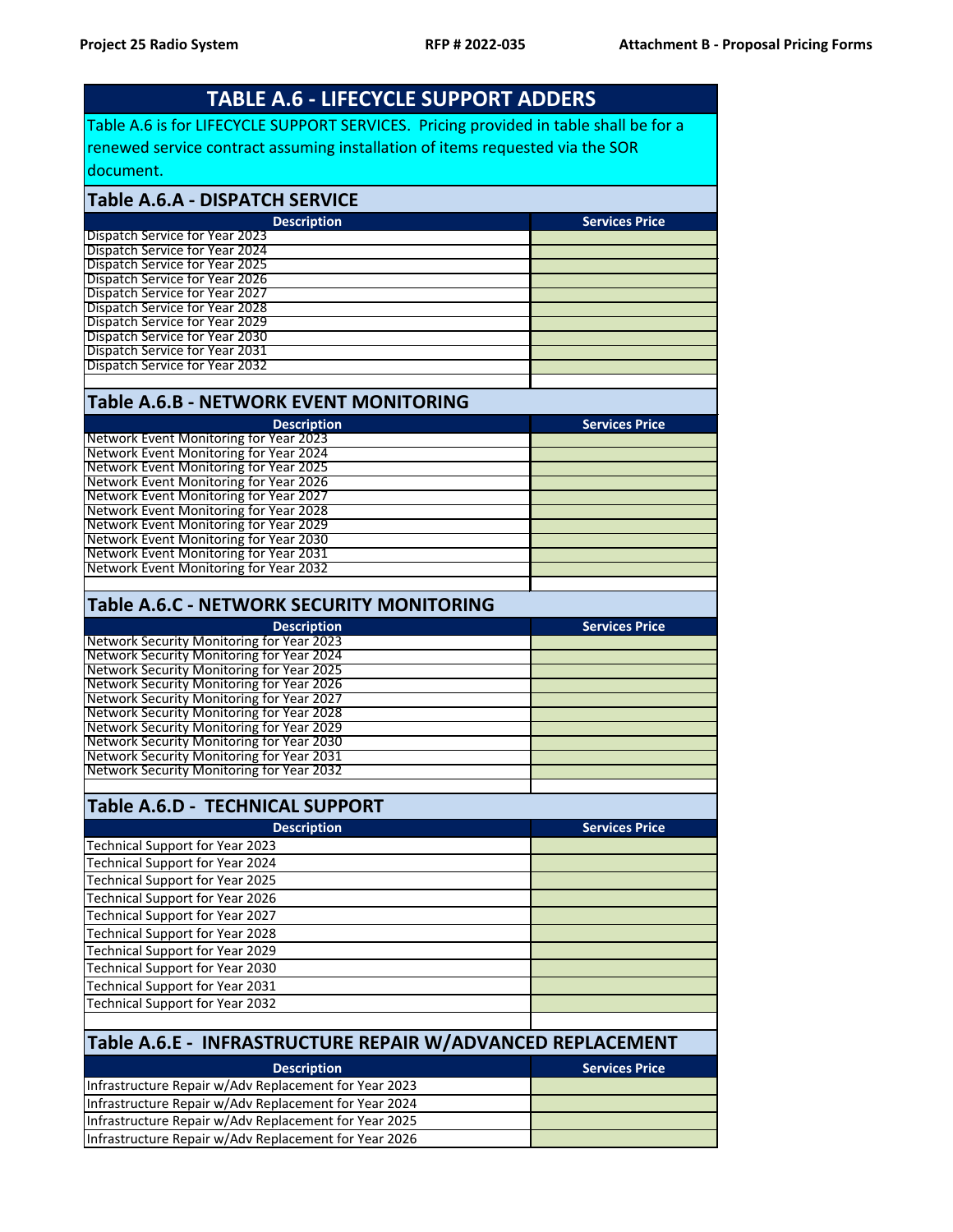| <b>TABLE A.6 - LIFECYCLE SUPPORT ADDERS</b>                                      |                       |  |
|----------------------------------------------------------------------------------|-----------------------|--|
| Infrastructure Repair w/Adv Replacement for Year 2027                            |                       |  |
| Infrastructure Repair w/Adv Replacement for Year 2028                            |                       |  |
| Infrastructure Repair w/Adv Replacement for Year 2029                            |                       |  |
| Infrastructure Repair w/Adv Replacement for Year 2030                            |                       |  |
| Infrastructure Repair w/Adv Replacement for Year 2031                            |                       |  |
| Infrastructure Repair w/Adv Replacement for Year 2032                            |                       |  |
|                                                                                  |                       |  |
| <b>Table A.6.F - SECURITY UPDATE SERVICES</b>                                    |                       |  |
| <b>Description</b>                                                               | <b>Services Price</b> |  |
| Security Update Services for Year 2023                                           |                       |  |
| Security Update Services for Year 2024                                           |                       |  |
| Security Update Services for Year 2025                                           |                       |  |
| Security Update Services for Year 2026                                           |                       |  |
| Security Update Services for Year 2027                                           |                       |  |
| Security Update Services for Year 2028                                           |                       |  |
| Security Update Services for Year 2029                                           |                       |  |
| Security Update Services for Year 2030                                           |                       |  |
| Security Update Services for Year 2031                                           |                       |  |
| Security Update Services for Year 2032                                           |                       |  |
| Table A.6.G - ONSITE INFRASTRUCTURE REPAIR W/PREVENTIVE                          |                       |  |
| <b>Description</b>                                                               | <b>Services Price</b> |  |
|                                                                                  |                       |  |
| OnSite 7x24 Support w/PM for Year 2023<br>OnSite 7x24 Support w/PM for Year 2024 |                       |  |
| OnSite 7x24 Support w/PM for Year 2025                                           |                       |  |
| OnSite 7x24 Support w/PM for Year 2026                                           |                       |  |
| OnSite 7x24 Support w/PM for Year 2027                                           |                       |  |
| OnSite 7x24 Support w/PM for Year 2028                                           |                       |  |
| OnSite 7x24 Support w/PM for Year 2029                                           |                       |  |
| OnSite 7x24 Support w/PM for Year 2030                                           |                       |  |
| OnSite 7x24 Support w/PM for Year 2031                                           |                       |  |
| OnSite 7x24 Support w/PM for Year 2032                                           |                       |  |
|                                                                                  |                       |  |
|                                                                                  |                       |  |
| Table A.6.H - NETWORK UPDATES (SUA)                                              |                       |  |
| <b>Description</b>                                                               | <b>Services Price</b> |  |
| Network Updates for Year 2023                                                    |                       |  |
| Network Updates for Year 2024                                                    |                       |  |
| Network Updates for Year 2025                                                    |                       |  |
| Network Updates for Year 2026                                                    |                       |  |
| Network Updates for Year 2027                                                    |                       |  |
| Network Updates for Year 2028                                                    |                       |  |
| Network Updates for Year 2029                                                    |                       |  |
| Network Updates for Year 2030                                                    |                       |  |
| Network Updates for Year 2031                                                    |                       |  |
| Network Updates for Year 2032                                                    |                       |  |
|                                                                                  |                       |  |
| Table A.6.1 - INFRASTRUCTURE REPAIR W/ADV REPLACEMENT                            |                       |  |
| <b>Description</b>                                                               | <b>Services Price</b> |  |
| Infrastructure Repair w/Advanced Replacement for Year 2023                       |                       |  |
| Infrastructure Repair w/Advanced Replacement for Year 2024                       |                       |  |
| Infrastructure Repair w/Advanced Replacement for Year 2025                       |                       |  |
| Infrastructure Repair w/Advanced Replacement for Year 2026                       |                       |  |
| Infrastructure Repair w/Advanced Replacement for Year 2027                       |                       |  |
| Infrastructure Repair w/Advanced Replacement for Year 2028                       |                       |  |
| Infrastructure Repair w/Advanced Replacement for Year 2029                       |                       |  |
| Infrastructure Repair w/Advanced Replacement for Year 2030                       |                       |  |